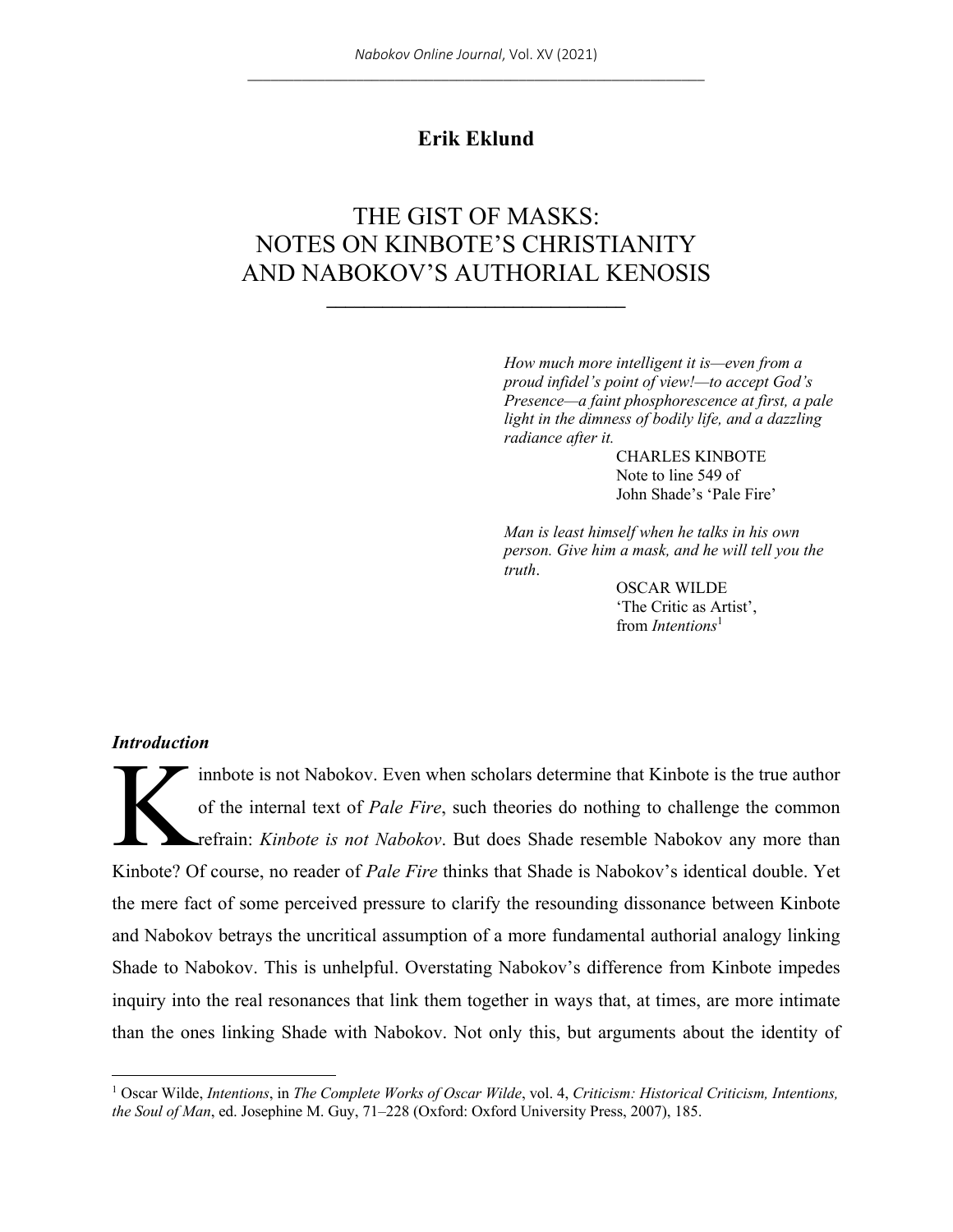Nabokov's better resembler do little to form better readers of *Pale Fire*, let alone narrow the distance separating us from the ever-receding identity(s) of the novel's internal author(s). A more fruitful method involves taking up Zoran Kuzmanovich's invitation to chart the moments wherein Nabokov may be understood as suffering an aesthetic 'fracturing of identity' and 'emptying of the self', wherein he reflects, refracts, and repeats aspects of his authorial identity across his novels and in his characters.2 This article thus calls for a reconsideration of the nature of Kinbote's difference from Nabokov, and argues that Kinbote's identity as Nabokov's opposite or negative image is insufficiently negative. To this end, this article proffers a brief cartography of moments when Kinbote's voice merges not only with those of Nabokov's beloved Adam Krug (*Bend Sinister*) and Fyodor Godunov-Cherdyntsev (*The Gift*), but with Nabokov's autobiographical voice, and suggests that Nabokov gifts to Kinbote aspects at the core of his private 'optimysticism' (*RLSK* 138). What these shared aspects reveal is a more intimate, if also more apophatic identification between author and character, as the two come together in a mutual summoning of words and images that gesture to the ultimate impotency of language and thought before that which transcends every abstraction.

## *KINBOTE AND CHRISTIANITY*

Kinbote's Christianity has received minimal sustained critical attention. Even in such works as Brian Boyd's *Nabokov's* Pale Fire*: The Magic of Artistic Discovery*, which considers at great length the ways that Shade influences Kinbote's commentary, Kinbote's faith does not feature as a significant aspect either of the novel or of Kinbote's unique contribution to the various 'metaphysical' readings of the novel.<sup>3</sup> Similarly, while Priscilla Meyer considers some of Nabokov's theological sources throughout her *Find What the Sailor Has Hidden: Vladimir Nabokov's 'Pale Fire'*, her study offers little by way of an examination of the theological relevance of these sources, aspects which would seem to matter most to Kinbote.4 Rather, it is only the history

<sup>2</sup> Zoran Kuzmanovich, '"Just as it was, or perhaps a little more perfect": Notes on Nabokov's Sources', *Nabokov Studies* 7 (2002/2003): 13–32, 25.

<sup>3</sup> Brian Boyd, *Nabokov's* Pale Fire*: The Magic of Artistic Discovery* (Princeton: Princeton University Press, 1991).

<sup>4</sup> Nevertheless, Priscilla Meyer, *Find What the Sailor Has Hidden: Vladimir Nabokov's* '*Pale Fire'* (Middletown, CT: Wesleyan University Press, 1988), 80, is correct to observe that 'the mist that Nabokov says clouds his vision of the afterlife, the pale fire and shades that provide the chiaroscuro of his novel, are closer to Kinbote's language and vision than to the American pragmatism of the Institute for the Hereafter that Shade attends, though Shade's rejection of the dogma and ritual of any church is closer to Nabokov's'.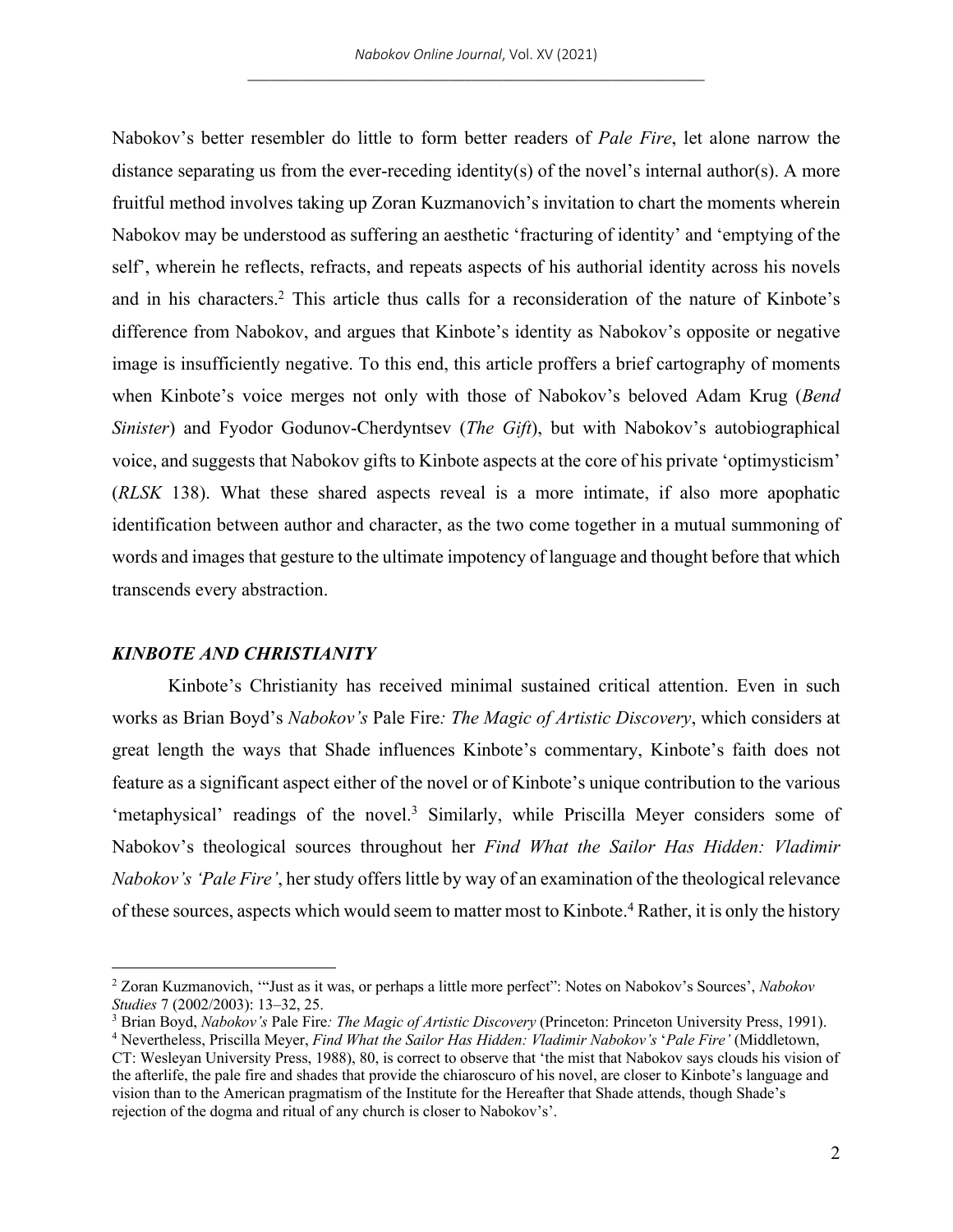of these texts, conceived solely as contributions to the vast enterprise of literature, bracketed thus from their metaphysical, religious, or theological commitments, that exercises any bearing on fitting interpretations of the novel. Against this general trend, Kinbote's faith is worthy of consideration in its own right. Indeed, Kinbote's Christianity enriches our understanding of *Pale Fire*'s subthematic interest in theology and religion, as well as Kinbote's location amid Nabokov's fractured authorial identity.

#### *Zemblan Christianity*

We know from various notes throughout Kinbote's commentary that, during his Appalachian exile from Zembla, Kinbote identifies as broadly American Episcopalian. The Episcopal Church (TEC), an American expression of the Anglican Communion, seems the most suitable match to Kinbote's 'Zemblan brand of Protestantism' (C549; cf. C802, 49).<sup>5</sup> Kinbote nevertheless admits that Zemblan Protestantism 'has some magnificent peculiarities of its own' and seems to have experienced 'The Reformation' (C549) in a way unique unto itself. However, just as the Reformation from which Anglicanism sprang is generally considered part of the Protestant Reformation yet was at the same time sufficiently unique to earn the title of the English Reformation, Zemblan Protestantism, so Kinbote tells us, remains 'rather closely related to the "higher" churches of the Anglican Communion' (C549).

Kinbote speaks often of the 'high' (C957) liturgy of his Zemblan church. Its liturgy is adorned with priestly vestments and liturgical candles, 'boy choirs' sing 'rich music' (C549), and the sacrament of Confession is administered. Moreover, that Kinbote does not speak antagonistically about Sybil Shade's associations with Roman Catholicism in her early youth, and that he also laments her having weaned John away from the Episcopal Church and 'from all forms of sacramental worship' (C549), suggests that Kinbote's peculiar brand of Anglicanism is a Zemblan pastiche of Anglo-Catholicism.

Often celebrating Mass according to the Roman Catholic Rite, Anglo-Catholicism is a movement within Anglicanism that affirms all Roman Catholic doctrine and practice, with the sole exception of papal supremacy, according to which the Pope is seen rather as the chief bishop. While not necessarily with great intimacy, Nabokov surely gained familiarity with various aspects

<sup>&</sup>lt;sup>5</sup> All citations from *Pale Fire* are given in abbreviated form, where C=Commentary, F=Foreword, I=Index and P=Poem.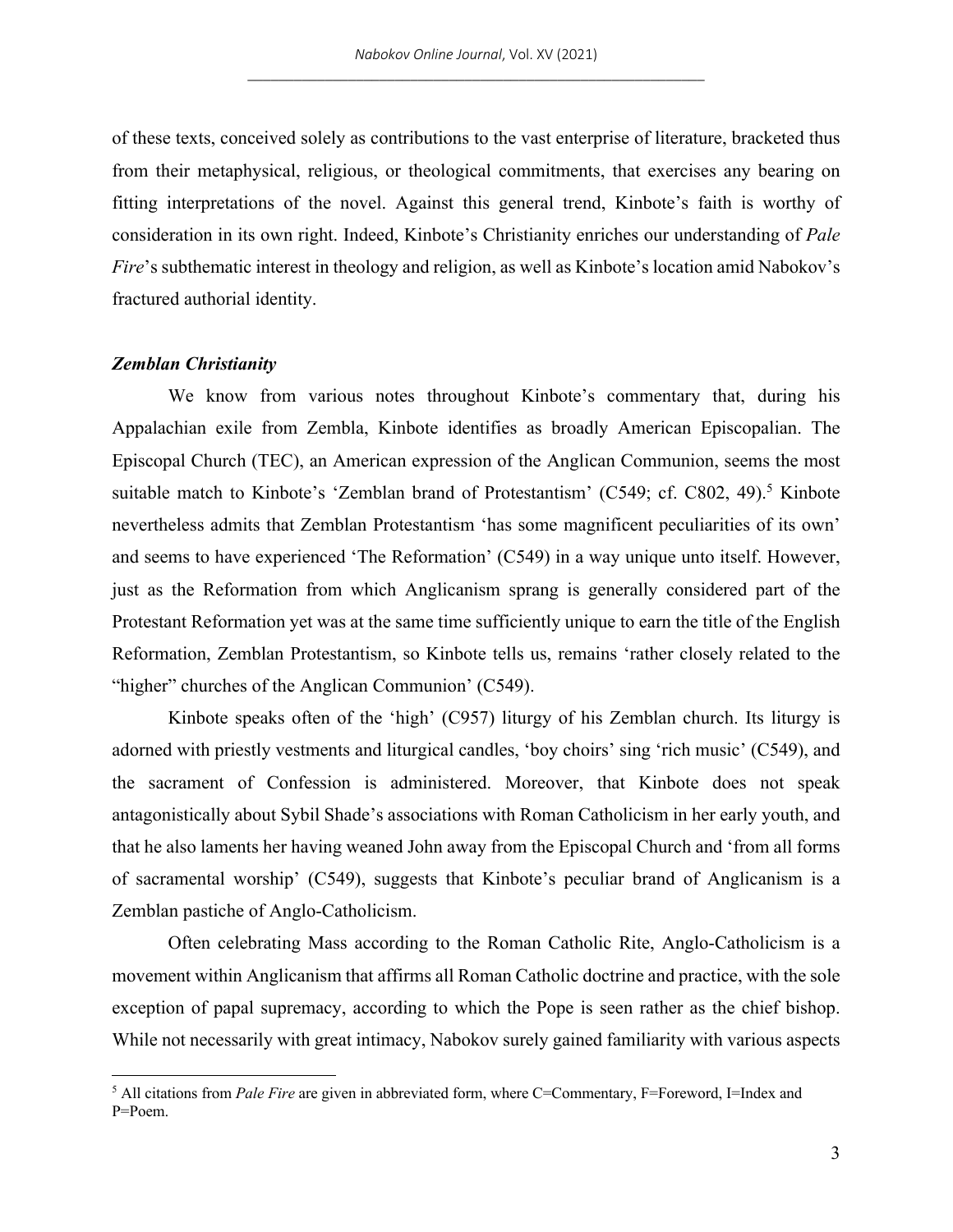of Anglo-Catholicism during his undergraduate years at Trinity College, Cambridge (1919–1922), when chapel attendance remained mandatory—perhaps at the parishes of Little St Mary's and St Clements.6 Kinbote's particularly enigmatic parenthetical aside, which he includes as he mentions praying in 'two different churches (on either side, as it were, of my Zemblan denomination, not represented in New Wye)' (C802; cf. C49, 549), supports the theory that Zemblan Christianity is Anglo-Catholicism made strange, for the two churches on 'either side' of his Zemblan denomination must be The Episcopal Church and Roman Catholicism.

It remains tempting, nevertheless, to identify semblances of Eastern Orthodoxy in Kinbote's Zemblan Christianity. However, to speak of denominations on both sides of Orthodoxy is almost nonsensical, as there exists no synthesis between Orthodoxy and another church in a way similar to the attempted synthesis of Protestantism (broadly understood) and Catholicism purportedly achieved by Anglo-Catholicism. Moreover, despite his St. Petersburg upbringing, Nabokov spent his childhood attending eastern churches (with a devotional fervour inversely proportional to his aesthetic pleasure).7

Kinbote's comment to line 49 is particularly interesting in this regard. There, Kinbote recalls a letter he received from Queen Disa on 6 April 1959, in which she quotes a quatrain from Shade's poem, 'The Sacred Tree'. The poem appears in Shade's collection of short poems, *Hebe's Cup*:

The ginkgo leaf, in golden hue, when shed,

A muscat grape,

Is an old-fashioned butterfly, ill-spread,

<sup>&</sup>lt;sup>6</sup> I am grateful to Alison Milbank for pointing this out to me.

<sup>7</sup> I have avoided capitalisation on this point because there seems to be some confusion throughout the current scholarship on Nabokov and faith. According to Sergei Davydov, 'Faith', in David M. Bethea and Siggy Frank (eds.), *Vladimir Nabokov in Context*, 219–27 (Cambridge: Cambridge University Press, 2018), 220, Nabokov 'was baptised according to Eastern Orthodox rites', though Brian Boyd, *Vladimir Nabokov: The Russian Years* (Princeton: Princeton University Press, 1990), 42, mentions only a christening, sans any denominational detail. Davydov, 'Faith', 220, also claims that Nabokov's mother was 'of a sectarian (Old Believer) background' and 'dislike[d] . . . the atmosphere of the Russian Orthodox Church'. To support this claim, Davydov cites from the same paragraph of *Speak, Memory* where Nabokov recalls his mother's 'healthy distaste for the ritual of the *Greek Catholic Church*' (*SM* 387, emphasis added), an amalgam of churches, and so of liturgical rites and customs, originally belonging to the Eastern Orthodox Church, but which, due to political and cultural influences and pressures, came to recognise the authority of the Bishop of Rome.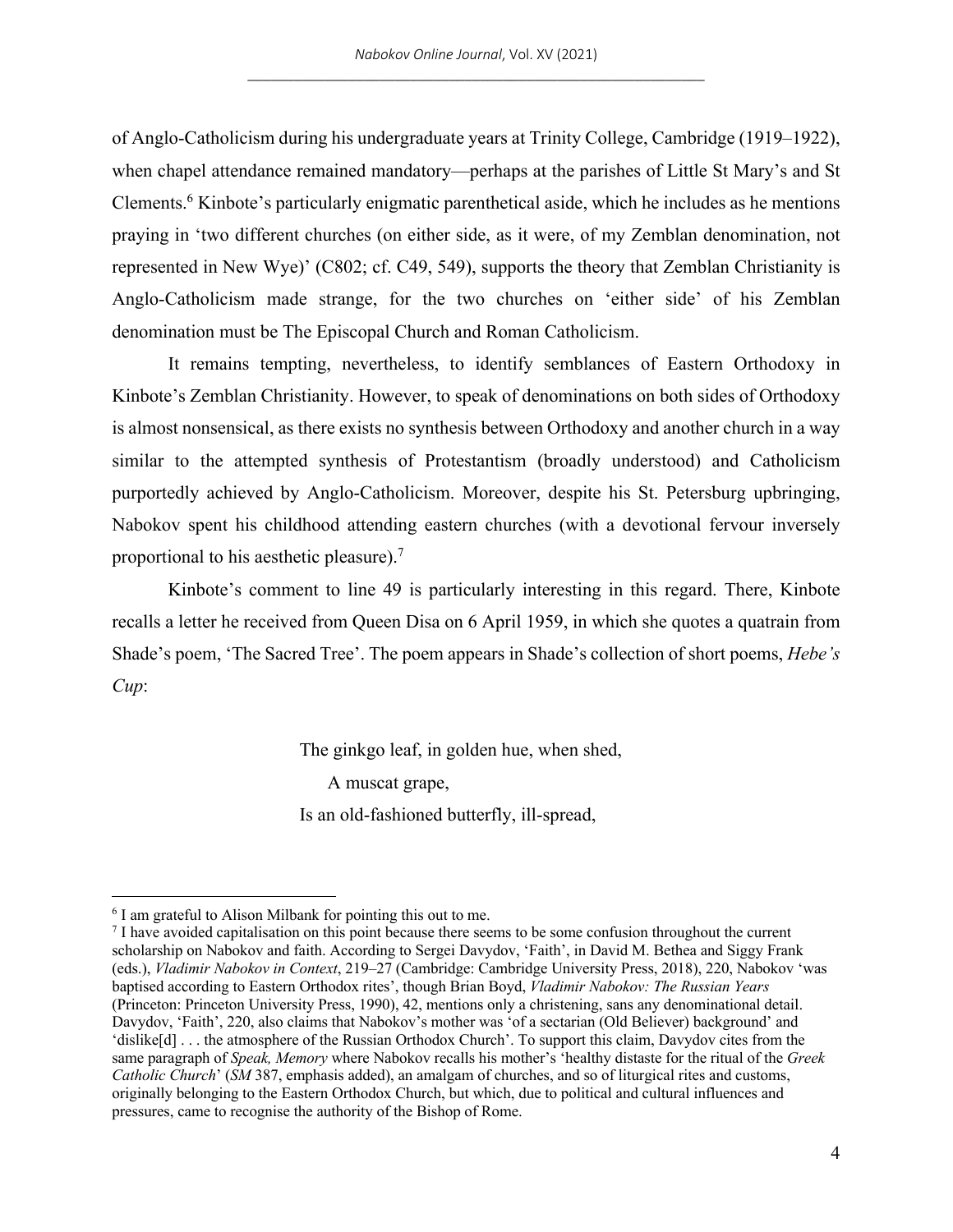In shape. (C49)

Given the clear resurrection motif throughout this quatrain, as well as the theme of eternal youth (which naturally accompanies any mention of Hebe's cup), it stands to reason that the date upon which Kinbote received the letter from Disa, which she had to have written the week prior, is significant.

Falling on a Monday, 6 April 1959 was the second Monday after Easter 1959 in Western churches, a fact of which Kinbote is surely aware. On the one hand, if the Zemblan church follows Western Christianity's adoption of the Gregorian calendar, it is likely that the theme of resurrection figures substantially throughout Disa's letter to Kinbote, and therefore that her quotation from Shade's collection, *Hebe's Cup*, is not incidental, but rather aids her meditations upon the resurrection during Eastertide. Indeed, the quatrain which Disa quotes in her letter recalls Dante's conjunction of butterflies and the resurrection in *Purgatorio* 10.124–29:

> Do you not recognize that you are worms born to become angelic butterflies that fly to justice with no veil between? Why is it that your thoughts float up so high? You, with your faults, are little more than grubs, chrysalides (no more!) that lack full form!8

On the other hand, if, as throughout the Orthodox church, the Zemblan church follows the Julian calendar (which lags behind the Gregorian by thirteen days), the Easter motif remains nonetheless. Accordingly, Disa's letter would fall under the veil of annunciation. (In 1959, Orthodox churches celebrated Easter on 3 May N.S./20 April O.S.) In the Old Style, 6 April (the date Kinbote receives Disa's letter) is 24 March, the Eve of the Annunciation. According to ancient Christian tradition, as evidenced by Jacobus de Voragine's compilation of brief hagiographies, *The Golden Legend* (1275/1470), the feast of the Annunciation (the immovable feast of 25 March, which anticipates Christmas by nine months) is also the date of the crucifixion (as well as a slew

<sup>8</sup> Dante Alighieri, *Purgatorio* 10.124–29, in *The Divine Comedy: Inferno, Purgatorio, Paradiso*, trans. Robin Kirkpatrick (London: Penguin, 2012).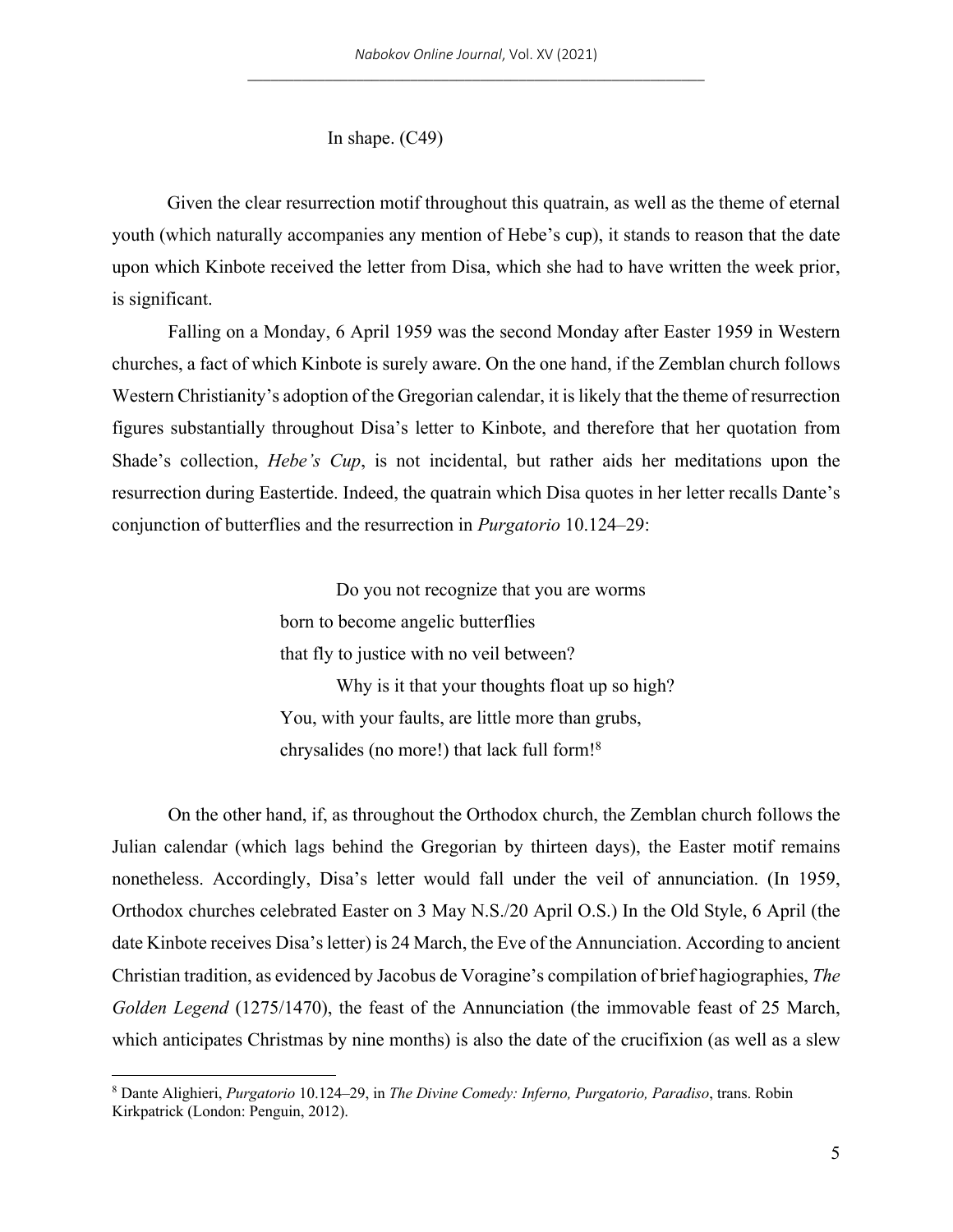of other significant moments throughout biblical history), thereby sealing an intimate connection between the feast of the Annunciation and Easter.<sup>9</sup>

Now, I very much doubt that it is possible to determine with any degree of respectable certainty which calendar the Zemblan church follows. Nevertheless, it is clear that Disa's letter abides within the terroir of the ecclesiastical calendar. Should it be determined that the Zemblan church follows the Julian calendar, Disa's letter—which was received Monday 6 April N.S./24 March O.S. 1959 (and therefore could not have been written any later than Friday 3 April N.S./21 March O.S.)—was written in anticipation of the Orthodox feast of the Annunciation. On the other hand, if the Zemblan church follows the Western church's adoption of the Gregorian calendar, Disa wrote the letter during the first week of Eastertide. Whichever is the case, *Pale Fire* rewards readers sufficiently familiar with the broad swathes of the Christian theological tradition as well as the ecclesiastical calendar.<sup>10</sup>

Kinbote's elaboration upon the mode of Confession in his childhood church also does little to distinguish between Western and Eastern identity. Auricular confession is a staple of Orthodox, High Anglican, as well as Roman and Eastern Catholic sacramentality. That in the Zemblan church Confession takes place (in all its vagueness) 'in a richly ornamented recess' recalls both the confessional of Catholicism and the *analogion* and *iconostasis* of Orthodoxy; though it remains

<sup>9</sup> Jacobus de Voragine, 'The Feast of the Annunciation or Salutation of the Angel Gabriel to our Lady', in *The Golden Legend: Lives of the Saints*, vol. 1, trans. William Caxton, 577–81 (London: Catholic Way, 2015), 579–80. According to the *Legend*, 25 March is also the date of the creation and fall of Adam, Abel's murder, Melchizedek's offering of bread and wine to God, Abraham's sacrifice of Isaac, and the beheading of John the Baptist. It is worth noting in this regard that throughout much of pre-modern Europe, 25 March marked the beginning of the new year. Albeit with great dullness, this is reflected in the structuring of the British fiscal year, which restarts 6 April. When England transitioned from the Julian calendar to the Gregorian in 1752, there was an eleven-day discrepancy between the two calendars, such that 25 March O.S. became 5 April N.S. An additional, twelfth day was added, however, as a result of the *Calendar (New Style) Act of 1750*, 24 Geo 2, c. 1., which, in addition to moving the beginning of the civil year from 25 March to 1 January, states that the tax year shall run 'from' 25 March, which really means that the tax year *begins* on 26 March O.S./6 April N.S.

<sup>&</sup>lt;sup>10</sup> In his note to line 549, Kinbote recounts a conversation he had with Shade on 23 June about religion. The religious significance of this date has not been noted. 23 June is St John's Eve, the forefeast of John the Baptist. Intimately associated with Midsummer throughout European as well as Slavic countries, St John's Day (otherwise known as Kupala Night or Ivan-Kupala throughout Slavic countries) is often celebrated the night before. The most common form of celebration involves lighting bonfires or torches as an emblem of St John the Baptist, whom Jesus calls 'a burning and shining lamp' (John 5.35 NRSV). This is significant. For not only does the saintly John beg the question of Shade's (pseudo-)saintly identity, but Kinbote seems aware of the religious identity of this date as he, in an ultimately metafictional gesture towards the title of Shade's poem as well as Nabokov's novel, says, 'How much more intelligent it is—even from a proud infidel's point of view!—to accept God's Presence—a faint phosphorescence at first, a pale light in the dimness of bodily life, and a dazzling radiance after it?' (C549). Moreover, note that Kinbote plays with the name of Shade's poem a whole nine days before Shade would begin writing his poem, the title of which he would not receive for another twenty-eight days, on 21 July.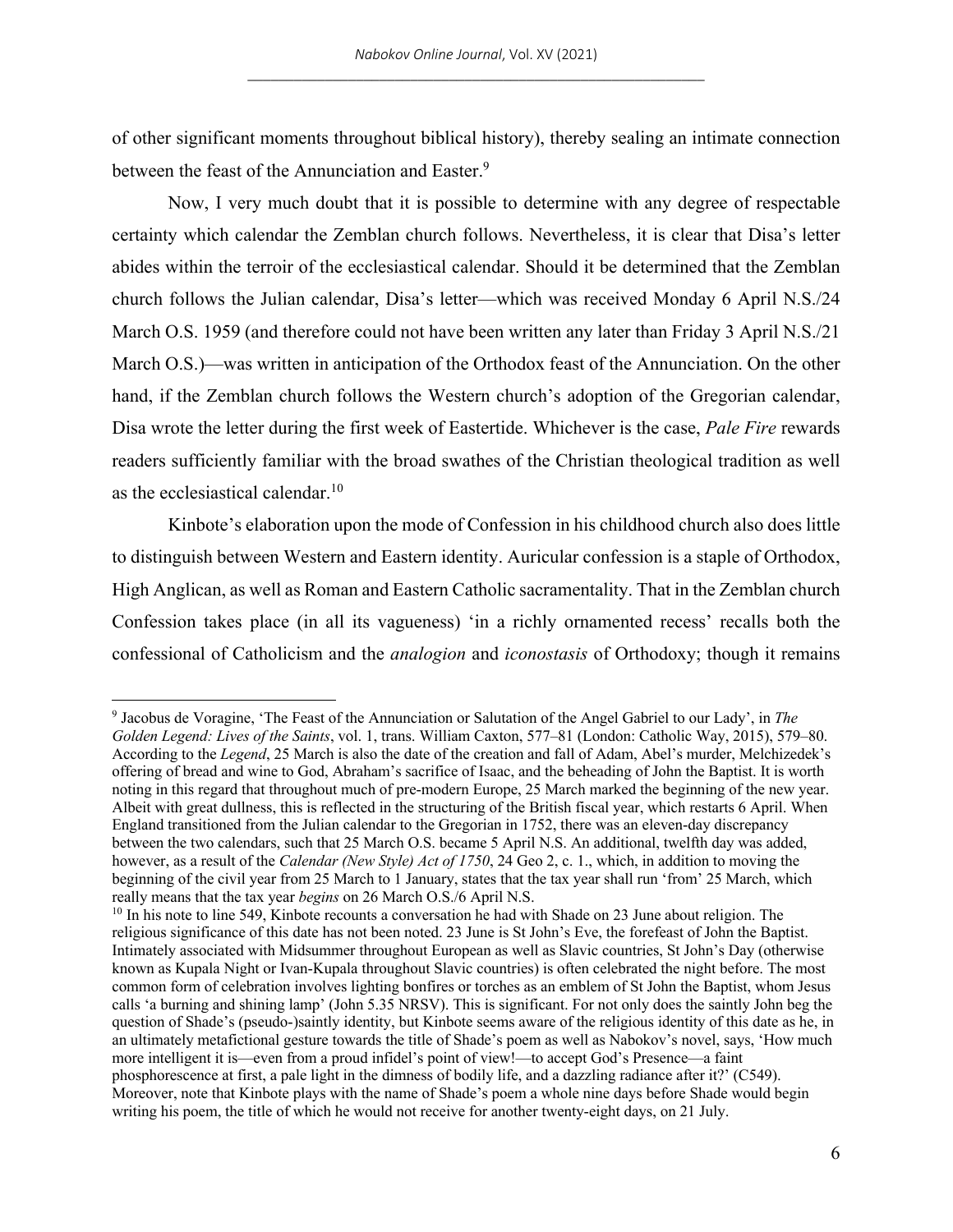peculiar that, as in the Orthodox church, the confessor should stand rather than kneel. Nevertheless, the 'purple-black sleeve' that Kinbote had feared to stain with the dripping wax of the taper he had held as confessor is reminiscent of the violet stole worn by Catholic priests when hearing the Sacrament of Reconciliation.

Matters become somewhat clearer when one steps back from the novel to consider Nabokov's *very* peculiar churchly activity during his years teaching undergraduate literature courses at Cornell. Most peculiar in this regard is an observation by Peter Khan, one of Nabokov's colleagues at Cornell. Khan recalls that, after being approached by Nabokov about designing a new stained-glass window for St. John's Episcopal Church (TEC) in downtown Ithaca, Nabokov proceeded to recite 'fifty-five sainted Johns', apparently untroubled by Khan's implicit question, '*which* St. John?'. Khan recalls,

He told about the main saints, and the minor saints, and the banished saints, and the Popes that were saints, and so on and so on. Actually we had two windows in that little chapel, and there are two major St. Johns. One of them was apparently St. John the Baptist, and the other was St. John the Evangelist. And Nabokov knew all the attributes, and the symbols that are associated with the two saints. $11$ 

The foregoing thus suggests that where the Eastern Christianity of Nabokov's youth grounds pre-Reformation Zemblan Christianity, St. John's inspired the music, choir, and vestments typical of post-Reformation Zemblan Protestantism.

## *'. . . that we may die with him'*<sup>12</sup>*: Providence, Participation, and the Theatre of the World*

Kinbote is adamant to remain orthodox in his theological metaphysics; and yet, in spite of his attempts to remain within the limits of Zemblan Christian orthodoxy, the topic of suicide keeps Kinbote forever upon the cusp of unorthodoxy, even as his suicidal temptations are the obverse of a nihilistic boredom or exasperation with the world. Rather, Kinbote's reflections upon the 'spiritual situation' of suicide are rooted in an epistemology and metaphysics of theological hope and ecstasy: 'The more lucid and overwhelming one's belief in Providence, the greater the

<sup>11</sup> Quoted in George Gibian and Stephen Jan Parker (eds.), *The Achievements of Vladimir Nabokov: Essays, Studies, Reminiscences, and Stories from the Cornell Nabokov Festival* (Ithaca: Centre for International Studies, Cornell University Press, 1984), 229. Cf. Brian Boyd, *Vladimir Nabokov: The American Years* (Princeton: Princeton University Press, 1991), 291.

<sup>12</sup> John 11.16.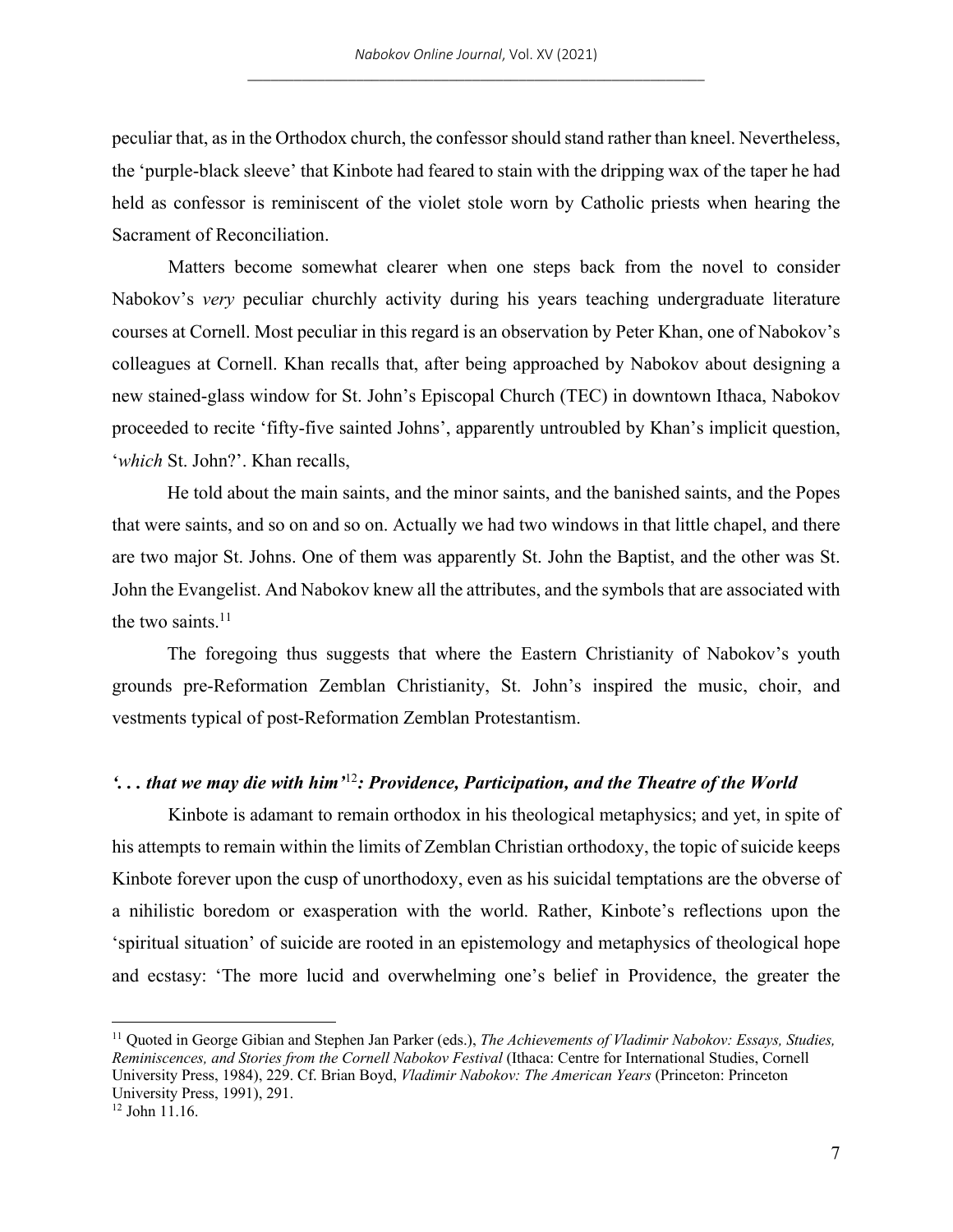temptation to get it over with, this business of life' (C493). Moreover, it is not in spite but rather because of Kinbote's reverential focus upon the allure of what follows upon 'the warm bath of physical dissolution', namely, 'merging in God' (C493), that Kinbote is moved to muse upon religion, theology, and the afterlife.

Kinbote's suicidal temptations are founded upon apt reflections on the theological analogue to the post-mortem variation of the problem of the one and the many. This problem, voiced most pointedly in *Pnin*, constitutes one of Nabokov's foremost eschatological concerns:

One of the main characteristics of life is discreteness. Unless a film of a flesh envelops us, we die. Man exists only insofar as he is separated from his surroundings. The cranium is the spacetraveler's helmet. Stay inside or you perish. Death is divestment, death is communion. It may be wonderful to mix with the landscape, but to do so is the end of the tender ego. (310)

In his note to line 493, Kinbote echoes this sentiment as he imaginatively forecasts human's life temporal and ontological end (*telos*). Note, also, the erotic language Kinbote deploys to describe not the act of suicide, but its result: something broadly comparable to the Christian doctrine of *theōsis*, whereby the soul by grace comes to participate in God:

> Ecstatically one forefeels [*sic*.] the vastness of the Divine Embrace enfolding one's liberated spirit, the warm bath of physical dissolution, the universal unknown engulfing the minuscule unknown that had been the only real part of one's temporary personality.

> When the soul adores Him Who guides it through mortal life, when it distinguishes His sign at every turn of the trail, painted on the boulder and notched in the fir trunk, when every page in the book of one's personal fate bears His watermark, how can one doubt that He will also preserve us through all eternity?

> So what can stop one from effecting the transition? What can help us to resist the intolerable temptation? What can prevent us from yielding to the burning desire for merging in God? (C493)

The three central aspects of Kinbote's suicidal temptations—ecstasy, merging, and enflamed desire—call to mind the *exitus-reditus* (procession and return) structure of Christian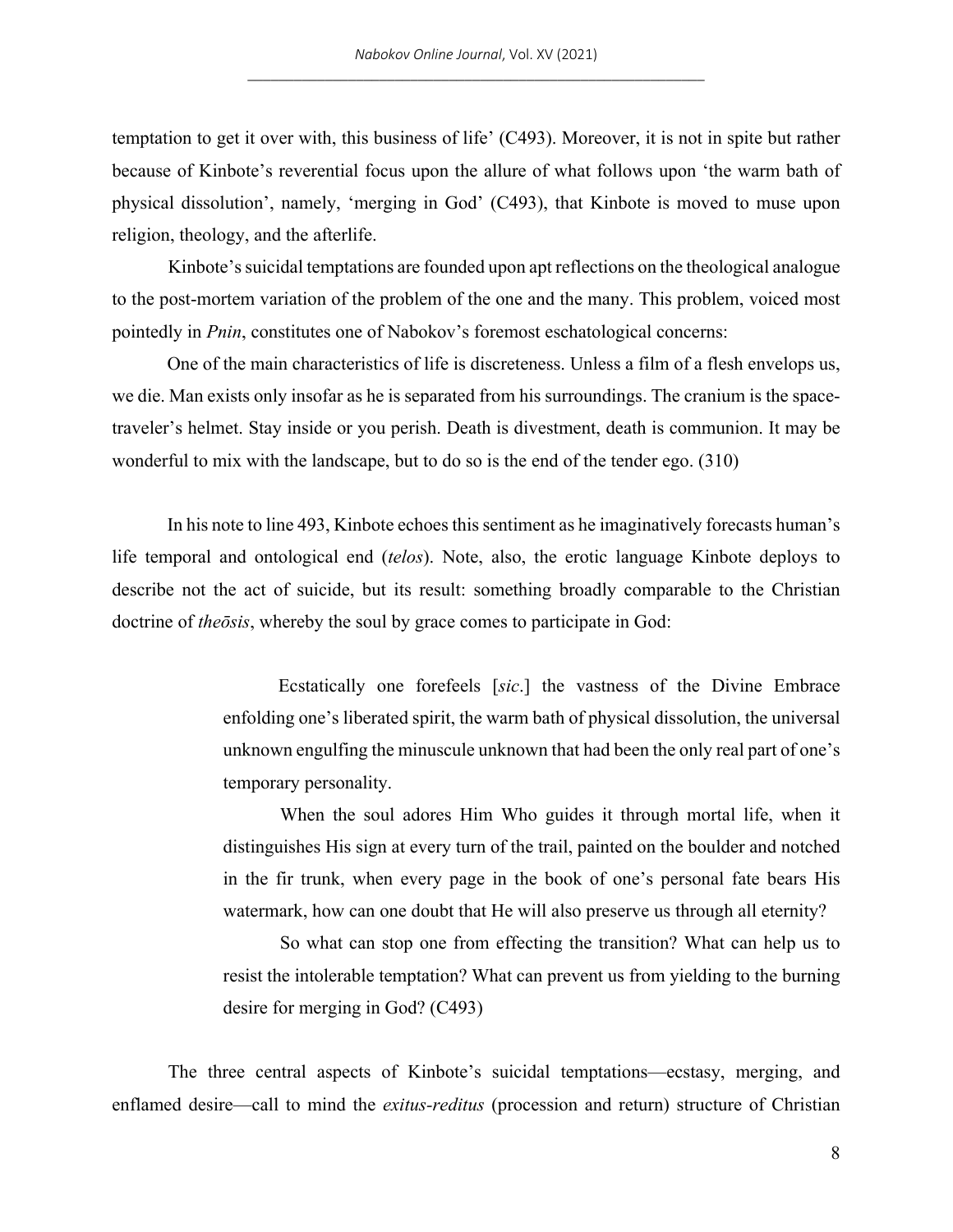Neoplatonic metaphysics: God's literally ecstatic procession out of Godself in the act of creation, and creation's yearning ( $er\bar{\sigma}s$ ) for its return to its origin in God.<sup>13</sup> The end of this ultimately spiral movement is *theōsis*: the participation (or 'merging', as Kinbote has it) of the individual in God.<sup>14</sup> *Theōsis* is an ineluctably hierarchical and providential affair, though, against the general trend of contemporary ideology, such hierarchy is grounded upon an ontology not of violence, but gift.

*Theōsis* and providence are ineluctably intertwined around the celestial hierarchy. Writing in the sixth-century under the pseudonym Dionysius the Areopagite (whom Paul is recorded evangelising in Acts 17.34), the author of the *Corpus Dionysiacum* states that the Seraphim (Heb., lit. burning ones) are the first to contemplate the dazzling radiance of the divine.<sup>15</sup> The highest of the hierarchies, the Seraphim communicate the flame of their *erōs* to the hierarchies down the line, seeking the 'vigorous assimilation and revelation of the subordinate, as giving new life and rekindling them to the same heat . . . the divine imitation of the Divine Likeness'.16 They are that hierarchy, which is to say mediator of providence and *theōsis*, who by their mediatory power make each thing a pale fire of the divine flame: 'a faint phosphorescence at first, a pale light in the

<sup>&</sup>lt;sup>13</sup> 'The very Author of all things, by the beautiful and good love of everything, through an overflowing of His loving goodness, becomes out of Himself, by His providences for all existing things, and is, as it were, cozened by goodness and affection and love, and is led down from the Eminence above all, and surpassing all, to being in all, as befits an extatic [*sic.*] superessential power centred in Himself', Pseudo-Dionysius the Areopagite, *On Divine Names*, in *The Works of Dionysius the Areopagite*, vol. 1, trans. John Parker (London: James Parker & Co., 1897), 4.13.

<sup>&</sup>lt;sup>14</sup> Observe that while Kinbote speaks of 'merging in God', this merging must accommodate his trust that his personality will be 'preserve[d]' in God 'through all eternity'. Cf. Pseudo-Dionysius, *Divine Names*, 11.3: 'And the perfect Peace seeks to guard the idiosyncrasy of each unmoved and unconfused, by its peace-giving forethought, preserving everything unmoved and unconfused, both as regards themselves and each other, and establishes all things by a stable and unswerving power, towards their own peace and immobility.'

<sup>&</sup>lt;sup>15</sup> A controversial theological figure, pseudo-Dionysius the Areopagite has exercised immeasurable influence upon Western and Eastern Christianity alike. In his *Summa Theologica*, Thomas Aquinas cites the Areopagite only less than Aristotle. Dante, too, was intimately familiar with Dionysius' writings, mentioning them throughout the *Paradiso* as well as to his patron, Cangrande della Scala (also Nabokov's direct ancestor), in a letter explaining how the *Commedia* is to be read, as well as the Dionysian metaphysics underwriting it. On pseudo-Dionysius' ancient and modern readers, as well as the controversies surrounding the 'pseudo-' that modern interpreters have appended to the Areopagite, see Charles M. Stang, *Apophasis and Pseudonymity in Dionysius the Areopagite: 'No Longer I'* (Oxford: Oxford University Press, 2012), 11–40.

<sup>16</sup> Pseudo-Dionysius the Areopagite, *On the Heavenly Hierarchy*, in *The Works of Dionysius the Areopagite*, vol. 2, trans. John Parker (London: James Parker & Co., 1899), 7.1, 2. Compare the more recent translation by Colm Luibheid, in Pseudo-Dionysius the Areopagite, *The Celestial Hierarchy*, in *Pseudo-Dionysius: The Complete Works*, ed. Paul Rorem, trans. Colm Luibheid, 143–91 (New York: Paulist Press, 1987): 'For the designation seraphim really teaches this—a perennial circling around the divine things, penetrating warmth, the overflowing heat of a movement which never falters and never fails, a capacity to stamp their own image on subordinates by arousing and uplifting in them too a like flame, the same warmth . . . The aim of every hierarchy is always to imitate God so as to take on his form, that the task of every hierarchy is to receive and to pass on undiluted purification, the divine light, and the understanding which brings perfection.'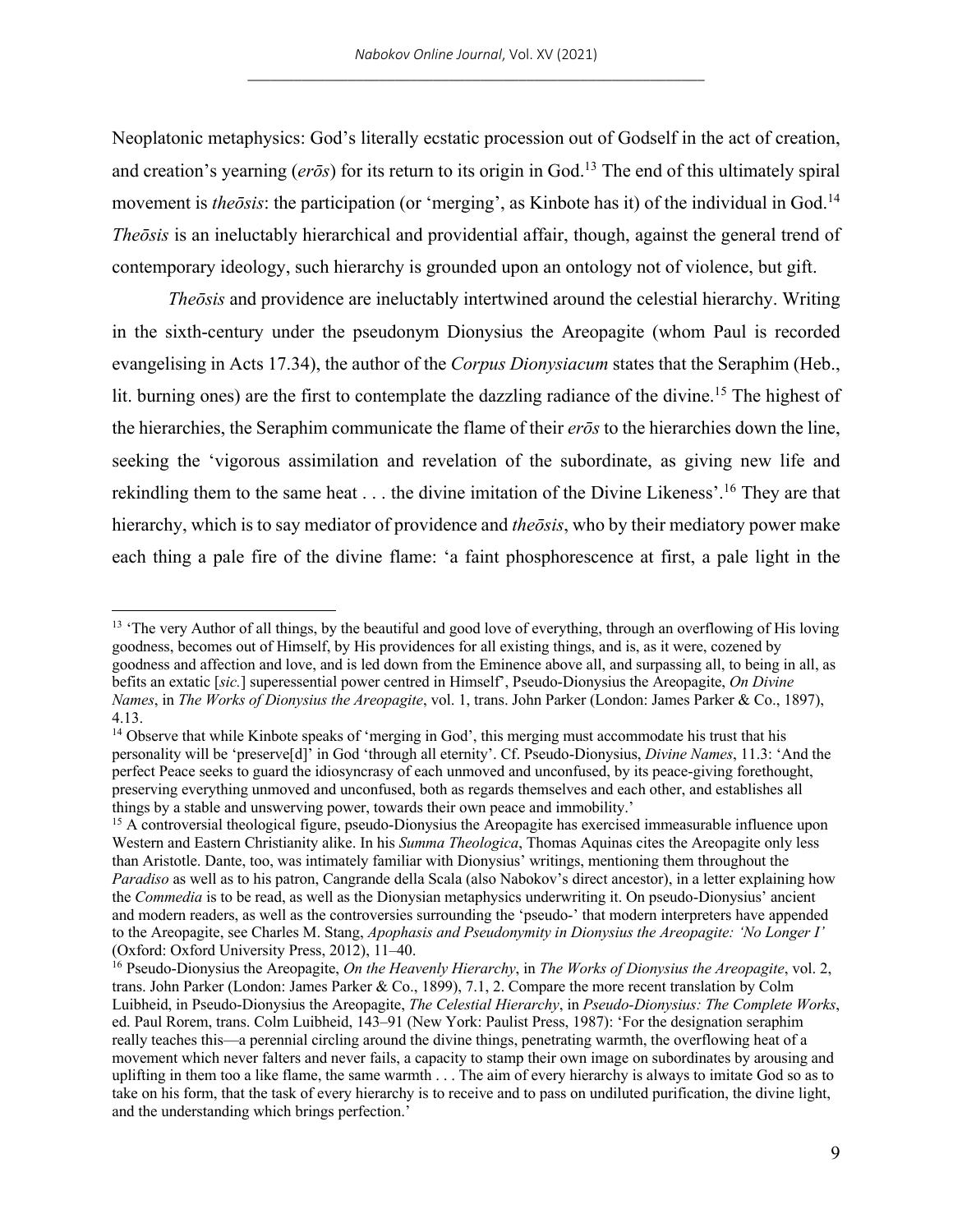dimness of bodily life, and a dazzling radiance after', as Kinbote has it (C549). So writes the Areopagite:

The purpose, then, of Hierarchy is the assimilation and union, as far as attainable, with God . . . by looking unflinchingly to His most Divine comeliness, and copying, as far as possible, and by perfecting its own followers as Divine images, mirrors most luminous and without flaw, receptive of the primal light and the supremely Divine ray, and devoutly filled with the entrusted radiance, and again, spreading this radiance ungrudgingly to those after it, in accordance with the supremely Divine regulations.<sup>17</sup>

This is the movement of providence, by which all things, ordered by a final cause, are moved towards their final cause: the divine mind.<sup>18</sup> And in the return movement of providence, the end of which is *theōsis*, the soul is ushered ever more intimately into 'God's Presence', where what was perceived as a 'pale light' (C549) seen in this life as in 'a glass, darkly' (1 Cor 13.12)<sup>19</sup> will be revealed as 'a dazzling radiance after it' (C549)—from pale fire to 'glowing heat', as Origen of Alexandria (*c*.185–*c*.254) had it.20 Even 'a proud infidel' (C549) would affirm it, so says Kinbote—or Nabokov, who has donned Kinbote's face as a mask—with a wink. Moreover, by characterising his desire for 'merging in God' as a 'burning desire', Kinbote betrays Nabokov's familiarity with the characteristics associated with the highest celestial hierarchy, as well as the traditional association of *erōs* with *theōsis* and providence throughout the Eastern Christian tradition.21

<sup>18</sup> 'It is necessary that the type of the order of things towards their end should pre-exist in the divine mind: and the type of things ordered towards an end is, properly speaking, providence', Thomas Aquinas, *Summa Theologica*, 5 vols., trans. Fathers of the English Dominican Province (Westminster, MD: Christian Classics, 1981),

<sup>17</sup> Pseudo-Dionysius, *Heavenly Hierarchy*, 3.2.

<sup>1</sup>a.22.1.*responsio*. 'All things, whether made by Him immediately, or by means of secondary causes, are ordered to God as to their end', Thomas Aquinas, *Summa contra Gentiles,* 5 vols., trans. and ed. Anton C. Pegis, et. al. (Notre Dame, IN: Notre Dame University Press, 1975), 3.17.8. See also Aquinas, *Summa Theologica*, 1a.44.4.ad 4; Pseudo-Dionysius, *Heavenly Hierarchy*, 3.2.

 $19$  Against the 1,000-line thesis, Kinbote notes Prof. Hurley's belief that Shade did not foresee the final form of his poem: 'None can say how long John Shade planned his poem to be, but it is not improbable that what he left represents only a small fraction of the composition he saw in a glass, darkly' (Foreword).

<sup>20</sup> See Origen of Alexandria, *On First Principles*, 2 vols., trans. and ed. John Behr (Oxford: Oxford University Press, 2017), 2.6.6.

<sup>&</sup>lt;sup>21</sup> Writing under the pseudonym V. Sirin, Nabokov published in 1923 an as yet untranslated ten-poem cycle called '*Angely*' ('Angels'), containing one poem corresponding to each of the angelic hierarchies.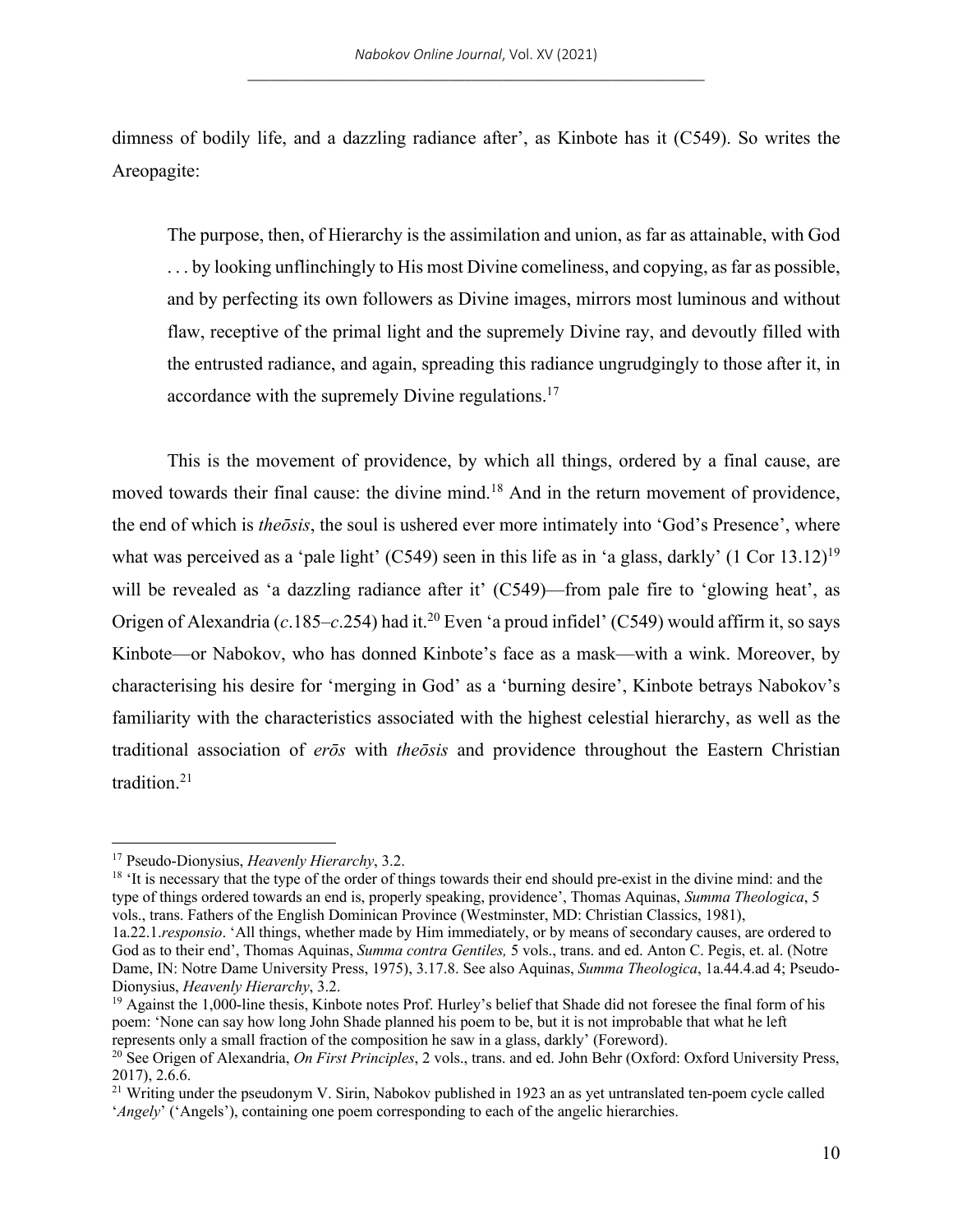Manic as he is, Kinbote's suicidal temptations are not only rooted in a theologically coherent system, but this system elicits and substantiates his trust that, in the words of Adam Krug's metaliterary author-deity, even in suicide 'he is in good hands . . . there is nothing to fear' (*BS* 169). For if the soul or consciousness subsists beyond death, is not death 'but a question of style' (*BS* 169)? And however ridiculous Kinbote's trust may appear, it remains profound. For while Nabokov's gloss on Krug's death as 'but a question of style' refers to the metaliterary sleight of hand by which Krug returns 'unto the bosom of his maker' (*BS* 169), one cannot dismiss the metaphysical and distinctly theological significance of Krug's return as well as the illumination it sheds upon Kinbote's suicidal temptations.22 In the first place, 'the bosom of his maker' (*BS* 169) is a clear reference to 'Abraham's bosom' (Luke 16.22), where the blessed dead peacefully remain, awaiting final judgement. Moreover, the analogy between Krug's metaliterary return to his author and the soul's return to God forms a covert gesture towards the analogy of metafiction and metaphysics that Nabokov seeks to express as he deploys the terms of self-conscious literature to express metaphysical and often theological ideas.

Reorienting the hope of *theōsis* as the suicidal temptation *par excellence*, Kinbote reinforces the common Nabokovian trope of the otherworldly—and its analogue, the metaliterary—as the realm of both mania and transcendence. This is likely the result of a grotesquely literal reading of St. Paul's words to the Philippians: 'For to me, living is Christ and dying is gain  $\dots$ . My desire is to depart and be with Christ, for that is far better'  $(1.21, 23)$ . Kinbote's persistent suicidal thoughts may also be an expression of a Christian *memento mori*—a perpetual calling to mind of one's mortality, of the Christian's call to die to self, and of the victory over death that has taken place in the death and resurrection of Christ, in which the believer, too,

<sup>&</sup>lt;sup>22</sup> The metafictional dismantling of Krug's world, which *Bend Sinister*'s narrator initiates by 'slid[ing] towards him along an inclined beam of pale light' (233), is inescapably theological, indebted as it is to Athanasius of Alexandria's (*c*.295–373) hagiography of St. Antony of Egypt (*c*.251–356). Recounting Antony's temptations, Athanasius, *The Life of Antony*, in *The Life of Antony and the Letter to Marcellinus*, trans. Robert C. Gregg, 29–100 (Mahwah, NJ: Paulist Press, 1980), §10, writes: 'In this circumstance also the Lord did not forget the wrestling of Antony, but came to his aid. For when he looked up he saw the roof being opened, as it seemed, and a certain beam of light descending toward him. Suddenly the demons vanished from view, the pain of his body ceased instantly.' As the hagiographic tradition developed, Athanasius' illiterate saint would receive the gift of literacy in the *Triptych of the Temptation of St. Anthony*, Hieronymus Bosch (c. 1450–1516), oil on panel, 131 x 228 cm, c. 1500; http://museudearteantiga.pt/collections/european-painting/temptations-of-st-anthony. Centring his triptych on the faint beam of light evocative of God's presence, Bosch's gift of literacy to the hermit anticipated Gustave Flaubert's revisionist and proto-metafictional novel-cum-play, *The Temptation of Saint Anthony*, trans. Lafcadio Hearn (New York: The Modern Library, 2001), surely one of Nabokov's as yet unacknowledged sources for *Bend Sinister*'s theatrical and metafictional dénouement (see esp. *BS* 238–39).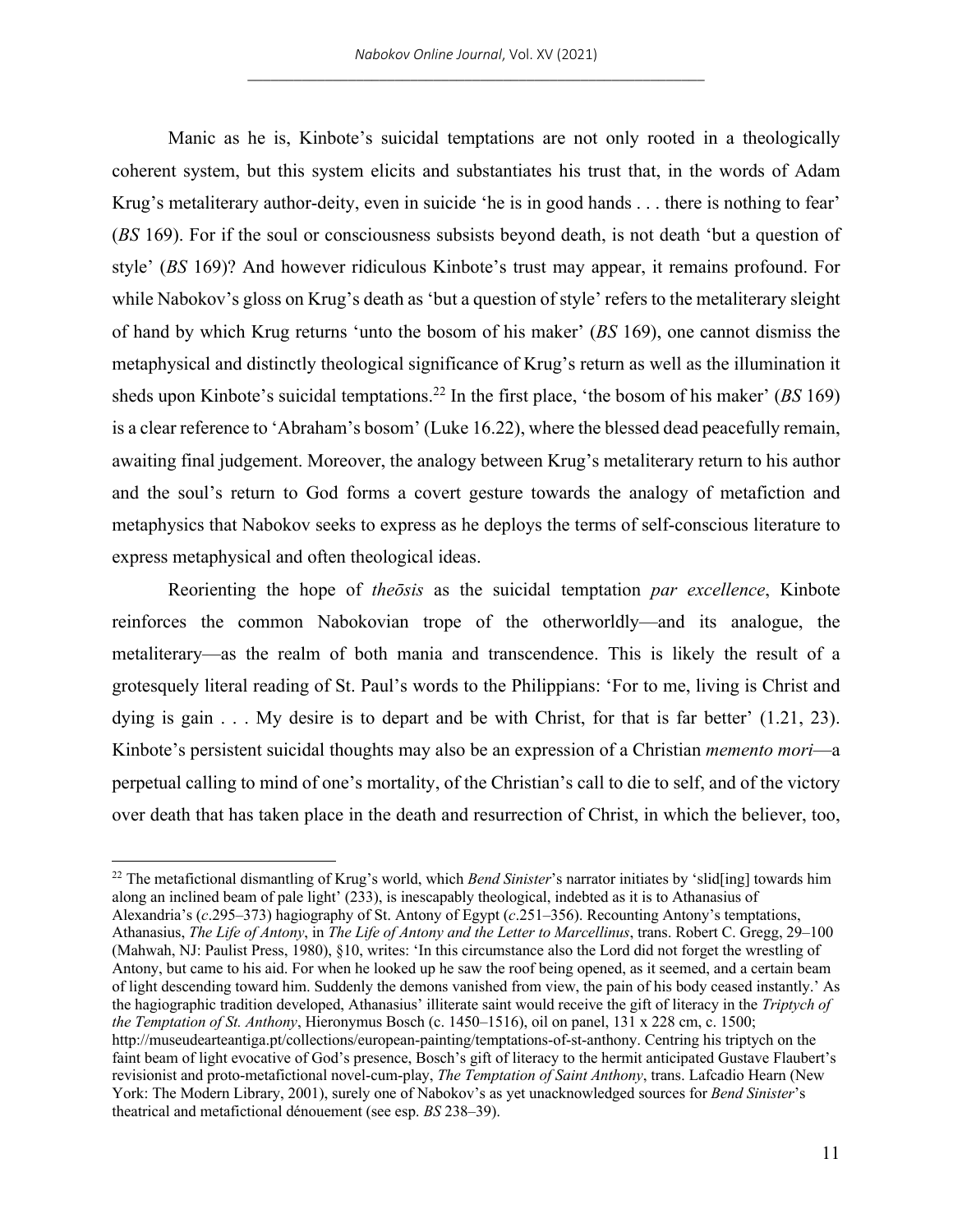participates, suffering death and resurrection in baptism , becoming another in the self's place: 'I have been crucified with Christ; and it is no longer I who live, but it is Christ who lives in me'  $(Gal 2.19–20).^{23}$  Indeed, Kinbote's desire to be with God and to attain greater Christ-likeness defines his suicidal fantasy: the cliff-thrown body plunges closer to earth, 'and the voluptuous *crucifixion*, as you stretch yourself in the growing rush, in the nearing swish, and then your loved body's obliteration in *the Lap of the Lord*' (C493, emphasis added).

Nevertheless, Kinbote maintains sober awareness of 'the terrible sin implicit in selfdestruction' (C493). Coupled with his trust in the transcendent beneficence that he believes will cause the soul to perdure post-mortem, Kinbote's awareness and 'fear' (C493) of the judgement awaiting the suicide suggests that Kinbote is countering by parody the vilification of suicide levelled by G. K. Chesterton, whose writings Nabokov 'devoured' in his youth.<sup>24</sup>

Whereas Kinbote hopes that 'we who burrow in filth every day may be forgiven perhaps the one sin that ends all sins' (C493), Chesterton (writing before his conversion to Roman Catholicism) voices the Roman Catholic Church's official position on suicide and draws a drastically opposing view upon Kinbote's premise:

Not only is suicide a sin, it is the sin. It is the ultimate and absolute evil, the refusal to take an interest in existence; the refusal to take the oath of loyalty to life. The man who kills a man, kills a man. The man who kills himself, kills all men; as far as he is concerned he wipes out the world. His act is worse (symbolically considered) than any rape or dynamite outrage. For it destroys all buildings: it insults all women. The thief is satisfied with diamonds; but the suicide is not: that's his crime. He can't be bribed, even by the blazing stones of the Celestial City. The thief compliments the things he steals, if not the owner of them. But the suicide insults everything on earth by not stealing it. He defiles every flower by refusing to live for its sake. There is not a tiny creature in the cosmos at whom his death is not a sneer . . . There is meaning in burying the suicide apart. *The man's crime is different from other crimes—for it makes even crimes impossible*. 25

<sup>23</sup> On this, the theme of the 'divine' or 'vertical' double implicit in Paul's 'no longer I', see Stang, *No Longer I*, 153–96; *Our Divine Double* (Harvard: Harvard University Press, 2016).

<sup>24</sup> Boyd, *Vladimir Nabokov*, 166. Cf. Boyd, *Russian Years*, 79.

<sup>25</sup> G. K. Chesterton, *Heretics* (Peabody, MA: Hendrickson, 2007), 64, emphasis added.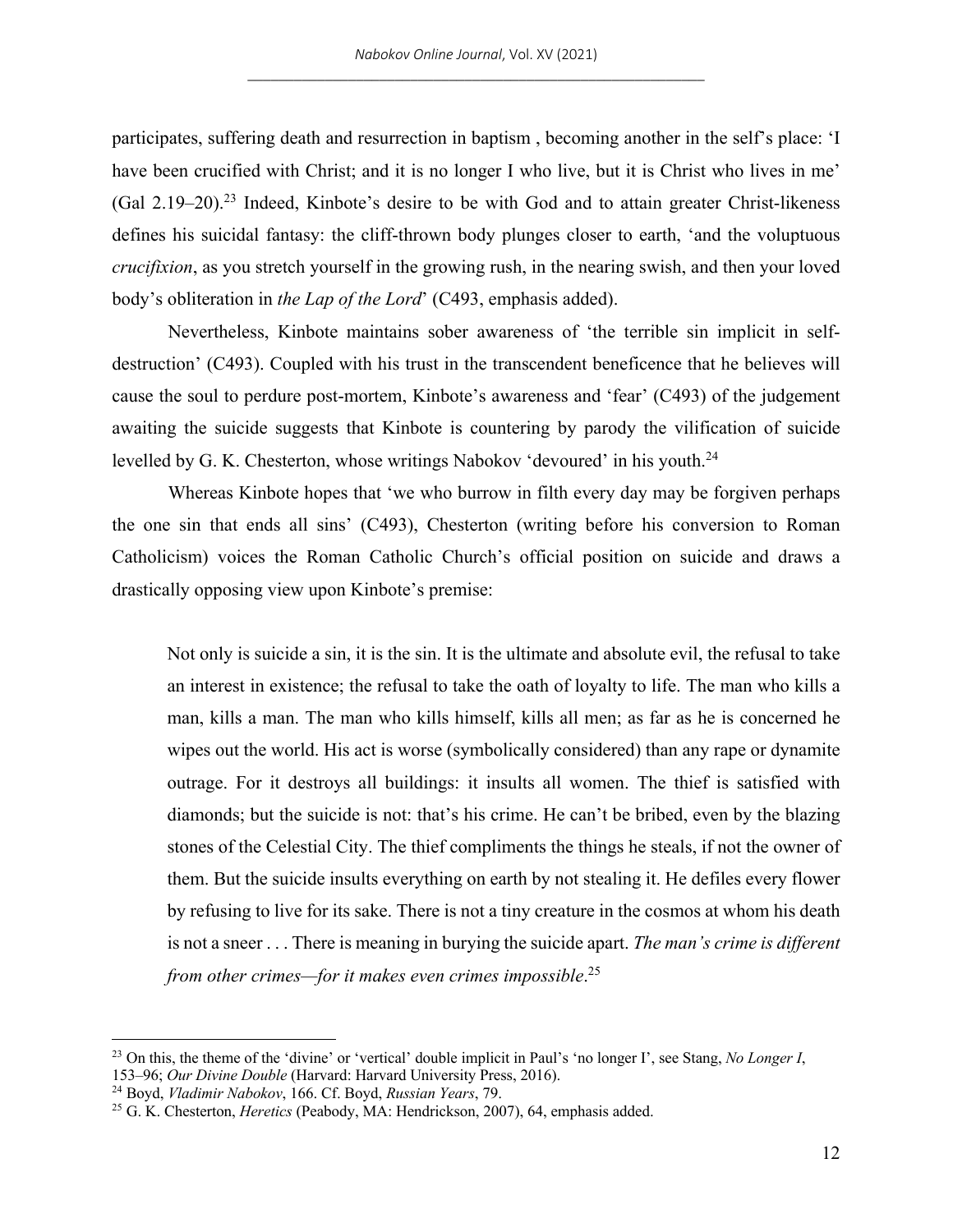Kinbote and Chesterton's conclusions regarding the damning motivations of suicide could hardly be more antagonistic, especially as Kinbote proves that Chesterton was wrong on one point: no one can deny that the suicide is not satisfied with diamonds, but that is not because he cannot be bribed; in fact, he has been bribed by something far more valuable than diamonds, the value of which may perhaps lessen the abomination, and that is his desire to go into the far country where the self's prison bars cast no shadow. Even so, Kinbote and Chesterton share a univocal premise: suicide is 'the one sin that ends all sins' (C493). 'It makes even crimes impossible', Chesterton avers, and it is the fear of eternal damnation that alone prevents Kinbote from trying *everything* in his power to dissolve in 'the warm bath of physical dissolution'  $(C493)$ <sup>26</sup>

Kinbote's sense of providence, his desire to break into 'the universal unknown' (C493), both of which underwrite Kinbote's suicidal temptations, as well as the fear (though not necessarily the ideological foundations of this fear) that ultimately prevents him from killing himself, attests to a covert link between Kinbote and his author. For in his manic *memento mori*, Kinbote nonidentically repeats Nabokov's own attempts to peer into the timeless realm beyond consciousness, which he relates in the opening paragraphs of *Speak, Memory*:

Over and over again, my mind has made colossal efforts to distinguish the faintest of personal glimmers in the impersonal darkness on both sides of my life. That this darkness is caused merely by the walls of time separating me and my bruised fists from the free world of timelessness is a belief I gladly share with the most gaudily painted savage. I have journeyed back in thought—with thought hopelessly tapering off as I went—to remote regions where I groped for some secret outlet only to discover that the prison of time is spherical and without exits. *Short of suicide, I have tried everything*. (*SM* 369–70, emphasis added)

<sup>26</sup> In an interview with Alfred Appel, Jr. in late September 1966, Nabokov, *SO* 64, emphatically states that Kinbote 'certainly [committed suicide] after putting the last touches to his edition of the poem [on 19 October 1959]'. While this is surely an instance of authorial intrusion, an attempt by Nabokov to assert his control over the text outside the text (i.e., Kinbote's extra-textual suicide), to my knowledge it has not been observed that, by consigning Kinbote to suicide, Nabokov betrays further affinities between *Pale Fire* and *Timon of Athens*, which ends with Timon's probable but by no means certain suicide.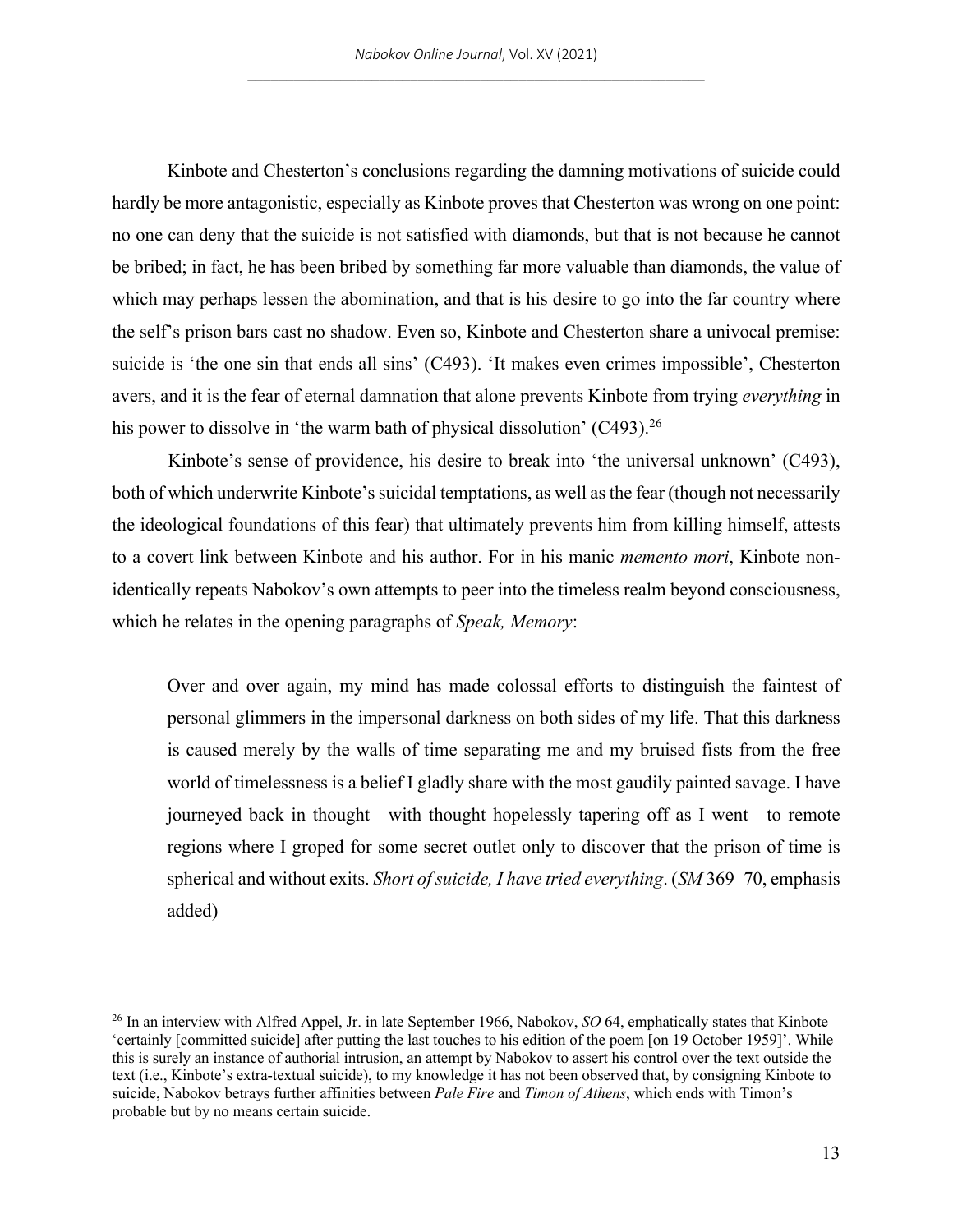## *REPETITION AND AUTHORIAL KENOSIS*

Further connections between Nabokov and Kinbote remain. The prevalence of such connections between Nabokov and his characters suggests to Kuzmanovich that Nabokov suffers an aesthetic 'fracturing of identity' and 'emptying of the self' in the act of writing. This authorial kenosis allows Nabokov to link 'across his works, a set of migrating, overlapping, and evolving themes that at once lead to and spring from *Speak, Memory*, with its infinitely recyclable past testifying to the longing that makes Nabokov's art both necessary and possible'.27 In his analysis of this phenomenon, Kuzmanovich follows Gennady Barabtarlo's conception of what he calls, borrowing a term from evolutionary theory, Nabokov's 'noosphere' (from the Greek *nous*), a postulated sphere of evolutionary development concerned with consciousness and the mind. Barabtarlo writes,

Links among thematic points grow into an ever more intricate web and their intricacy becomes more meaningful as Nabokov's art gains strength . . . [The] regular reader may reach a stage of study from which Nabokov's novels, famous especially for their structural rigidity, lose much of their discreteness and gradually become entangled into a larger system, first engaging thematic links between adjacent works, then transmitting them to groups of books, and lastly seeing the entire complex of Nabokov's lifetime's work in two languages as an expanse of fiction divided into lots but irrigated by one furrow system of major themes.28

Building upon the quotation from *Speak, Memory* that concluded the previous section wherein Nabokov alludes to his various attempts to peer into the timeless realm beyond consciousness, which in its turn recalls Kinbote's manic obsession with first and last things and their relation to his suicidal temptations—the following series of passages taken from *The Gift*,

<sup>27</sup> Kuzmanovich, 'Notes on Nabokov's Sources', 25, 17.

<sup>&</sup>lt;sup>28</sup> Gennady Barabtarlo, 'Nabokov's Trinity (On the Movement of Nabokov's Themes)', in Julian W. Connolly (ed.), *Nabokov and His Fiction: New Perspectives*, 109–38 (Cambridge: Cambridge University Press, 1999), 111.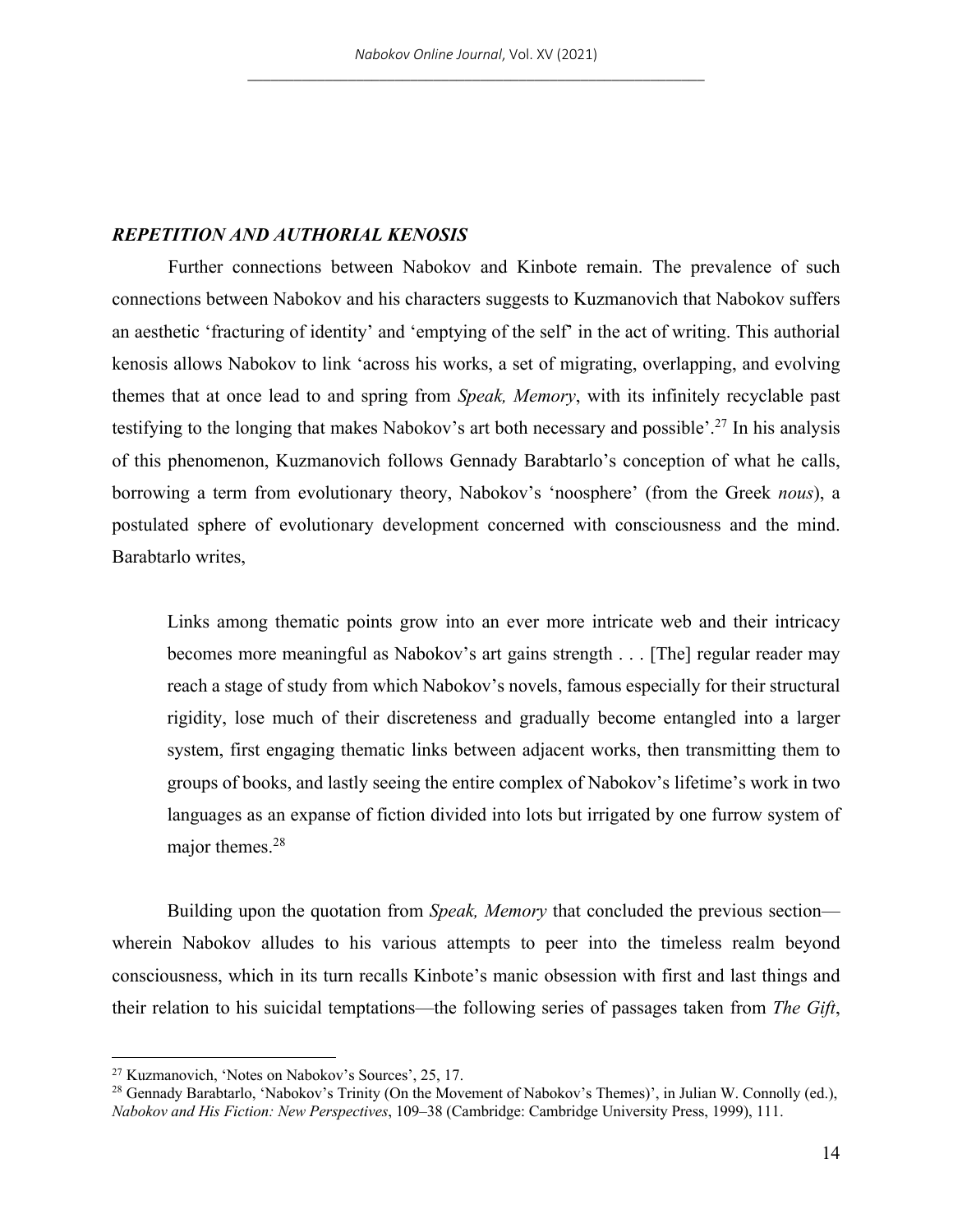*Bend Sinister*, and *Speak, Memory* betray moments of real and substantial identification between Nabokov and his characters. In their turn, these correspondences provide a hermeneutic for interpreting those moments throughout *Pale Fire* when Nabokov expresses himself with Kinbote's voice.

Before proceeding to these correspondences, however, it is helpful to observe that both Kuzmanovich's theory of Nabokov's self-fractured authorial identity and Barabtarlo's notion of an irrigated system of migratory themes rely upon an implicit yet undefined poetic—indeed, a metaphysic of repetition extending from yet always returning to *Speak, Memory*. To adapt a phrase from Harold Bloom, it is not biography so much as autobiography which is 'always the prior mode' for Nabokov.29 This is to say that while *Speak, Memory* arrives at the midpoint of Nabokov's career, the relation between Nabokov's autobiography and those moments throughout his other works wherein he suffers a self-emptying may be conceived in a similar fashion to the poetic of repetition Charles Péguy perceives in the fall of the Bastille and Monet's water lilies—namely, the power to 'repeat the "unrepeatable"', in Gilles Deleuze's analysis.

With respect to this power [to repeat the 'unrepeatable'], repetition interiorizes and thereby reverses itself: as Péguy says, it is not Federation Day which commemorates or represents the fall of the Bastille, but the fall of the Bastille which celebrates and repeats in advance all the Federation Days; or Monet's first water lily which repeats all the others.<sup>30</sup>

In much the same way, neither *Pale Fire* nor any of Nabokov's other works commemorate or re-present *Speak, Memory*, even as they may, at times, give the impression of an 'extreme resemblance or perfect equivalence'.31 Rather, *Speak, Memory* celebrates and repeats in advance all Nabokov's other fictions. This is because there is in *Speak, Memory* a potency, a *poesis*, a creative element summoning forth, by way of its own anticipation for what has already come in Nabokov's works prior to 1951 and for what will come in its wake, its non-identical repetition in and as those other works.

<sup>29</sup> Harold Bloom, *The Anxiety of Influence: A Theory of Poetry*, 2nd ed. (Oxford: Oxford University Press, 1997), xxvi.

<sup>30</sup> Gilles Deleuze, *Difference and Repetition*, trans. Paul Patton (London: Bloomsbury Academic, 2020), 2. See also Charles Péguy, *Clio: Dialogue de l'Histoire et de l'Âme Païenne*, 33rd ed. (Paris: Les Éditions de la Nouvelle Revue Française, 1917), 45, 114.

<sup>31</sup> Deleuze, *Difference and Repetition*, 2.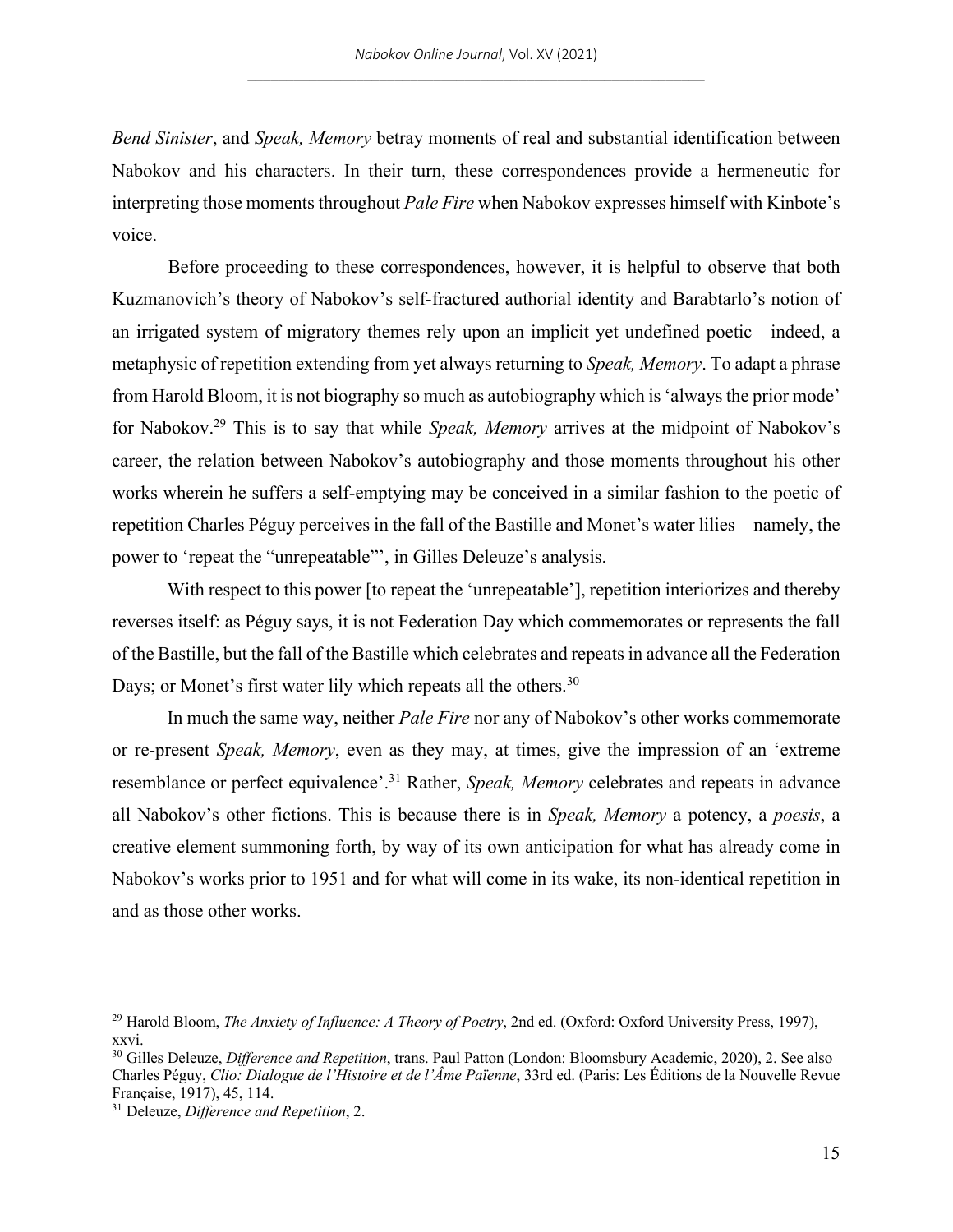Precisely as non-identical as opposed to identical repetition, the form of this repetition is gift.32 Nabokov tells us so, as he recollects:

One night, during a trip abroad, in the fall of 1903, I recall kneeling on my (flattish) pillow at the window of a sleeping car (probably on the long-extinct Mediterranean Train de Luxe, the one whose six cars had the lower part of their body painted in umber and the panels in cream) and seeing with an inexplicable pang, a handful of fabulous lights that beckoned to me from a distant hillside, and then slipped into a pocket of black velvet: diamonds that I later gave away to my characters to alleviate the burden of my wealth. (*SM* 373)

Nabokov's work of memory forms a clear allusion to *Glory*'s Martin Edelweiss, who, sitting at campfire, sees 'in the murky, mysterious distance' the shimmering 'diamonds lights of Yalta' (20), and, later, 'during the night journey from Marseille to Switzerland', recognises what he thinks to be 'his beloved lights among the hills . . . even though it was no longer a *train de luxe* but a plain express' (40–41). It is precisely this kind of double repetition that attests to the creative element, 'the originary repetition of the first', to use Conor Cunningham's phrase, that makes of *Speak, Memory* a celebratory repetition of all subsequent iterations of itself.<sup>33</sup>

The lights that Martin sees first in the dark distance and again on a plain express scene may be approached as a kind of dress rehearsal for Nabokov's translation of life into art in *Speak, Memory*. However, as Catherine Pickstock observes, because 'from the outset, every *res* [thing] is already a repetition, we cannot expect to explain a later process in terms of its origin'.<sup>34</sup> Thus, even as *Glory* comes after the personal history that Nabokov refracts in *Speak, Memory*, the obverse is also true from the perspective of art: *Glory* proceeds from the life-turned-art that is *Speak, Memory*. From this perspective, *Speak, Memory*—which is always already a non-identical repetition of

<sup>32</sup> On repetition, and the concept of non-identical repetition in particular, see Søren Kierkegaard, *Repetition*, in *Repetition and Philosophical Crumbs*, trans. M. G. Piety, 1–81 (Oxford: Oxford University Press, 2009); Catherine Pickstock, *After Writing: On the Liturgical Consummation of Philosophy* (Oxford: Blackwell, 1998); *Repetition and Identity* (Oxford: Oxford University Press, 2013); John Milbank, 'The Sublime in Kierkegaard', *Heythrop Journal* 37 (1996): 298–321; *The Word Made Strange: Theology, Language, Culture* (Oxford: Blackwell, 1997); 'The Double Glory, Or Paradox Versus Dialectics: On Not Quite Agreeing with Slavoj Žižek', in Creston Davies (ed.), *The Monstrosity of Christ: Paradox or Dialectic?*, 110–233 (Cambridge, MA: MIT Press, 2009).

<sup>33</sup> Conor Cunningham, *Genealogy of Nihilism: Philosophies of Nothing and the Difference of Theology* (London: Routledge, 2002), 202.

<sup>34</sup> Pickstock, *Repetition and Identity*, 118.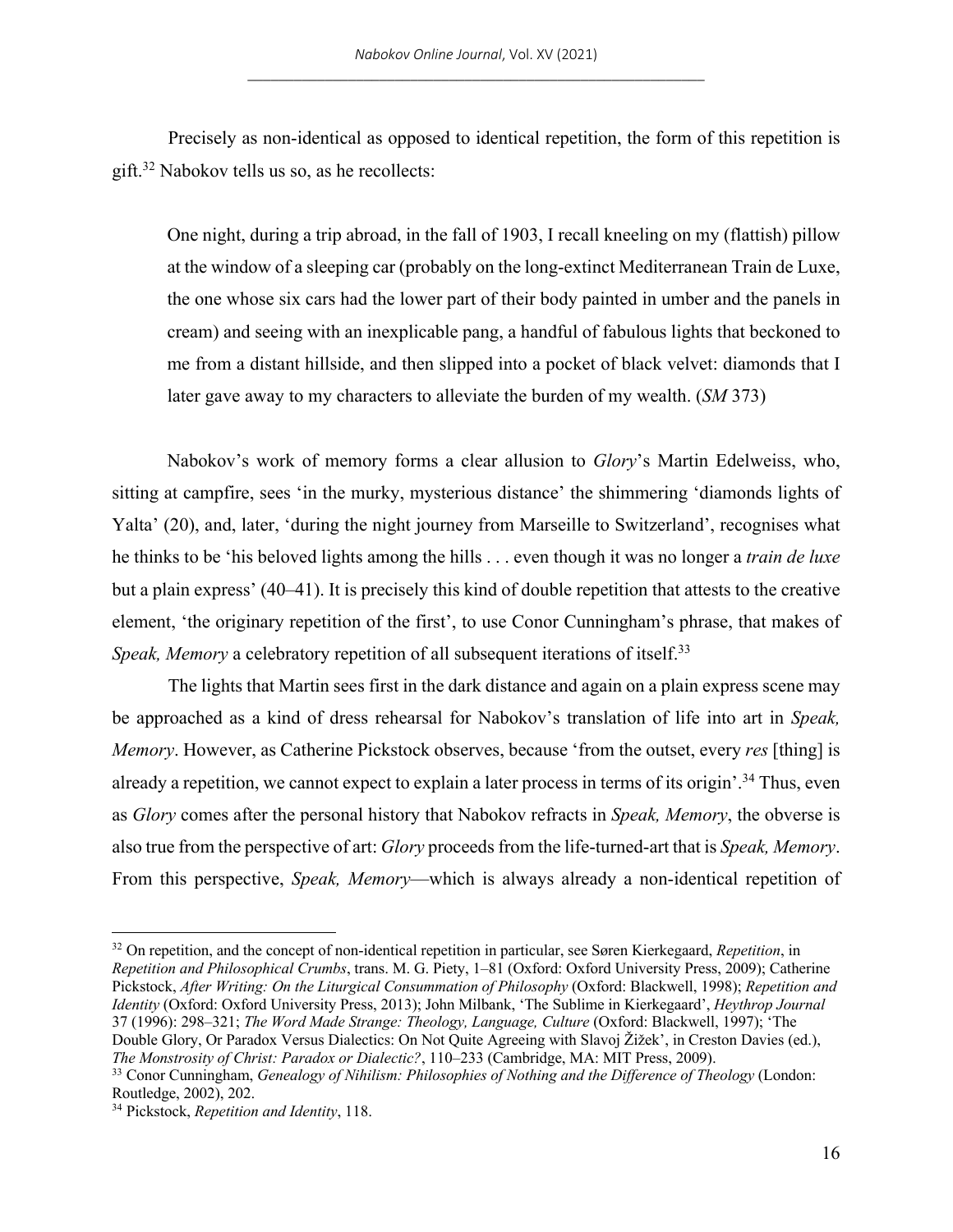Nabokov's life and art—is best conceived as the originary gift of form to what Pickstock might call *Nabokov's* 'invisible form'.35

What *Speak, Memory* is to *Glory* (as well as to Nabokov's other fiction, fore and aft) may be compared to the storming of the Bastille. For with its omnivorous power, the storming of the Bastille consummates all previous skirmishes, battles, and riots as a kind of dress rehearsal for this day which in its anticipatory fulness commemorates every Federation Day. Moreover, like Monet's water lilies, which pullulate by an 'unanalysable compound of the same and the different, in such a way that the same has always become different, and the different forever remains in a certain manner the same', thereby obfuscating the apparent distinction between original and copy and so between identity and repetition—for we cannot say which lily has ontological priority over the others—the movement of Nabokov's works is a trembling, a vibrato oscillating ever so delicately around the primary note sounded by *Speak, Memory*, such that Nabokov's later works may also fruitfully inform and deepen our understanding of his earlier works.<sup>36</sup>

To clarify: the relation of Nabokov's pre-1951 works to the interiorising and reversing movement of repetition of *Speak, Memory* is biographical. As an autobiography, *Speak, Memory* is a stylisation of a personal history. This history necessarily antedates its refraction throughout Nabokov's Russian, French, and English works up to 1951. The repetition and celebration that *Speak, Memory* accomplishes 'in advance' of Nabokov's pre-1951 work is thus historical. In his post-1951 works, however, the 'in advance' movement of repetition of *Speak, Memory* is determinately aesthetic. For the literary stylisation, which is to say the aesthetic, non-identical doubling of Nabokov's biography *as* art (which *is* his autobiography) repeats in advance every refraction of itself throughout all his works written after it. In this way, *Speak, Memory* (borrowing again Cunningham's language) 'offers itself in such a manner that subsequent repetitions nonidentically intensify its truth'—this, in *both* directions.37 This poetic of repetition is the tacit ground of Nabokov's authorial kenosis in its two primary expressions: first, in linking across Nabokov's works themes leading to and springing from *Speak, Memory*, and, second, in opening space for Nabokov's characters to participate in his self-fractured authorial identity.

<sup>35</sup> *Ibid*., 118.

<sup>36</sup> *Ibid*., 51.

<sup>37</sup> Cunningham, *Genealogy of Nihilism*, 222.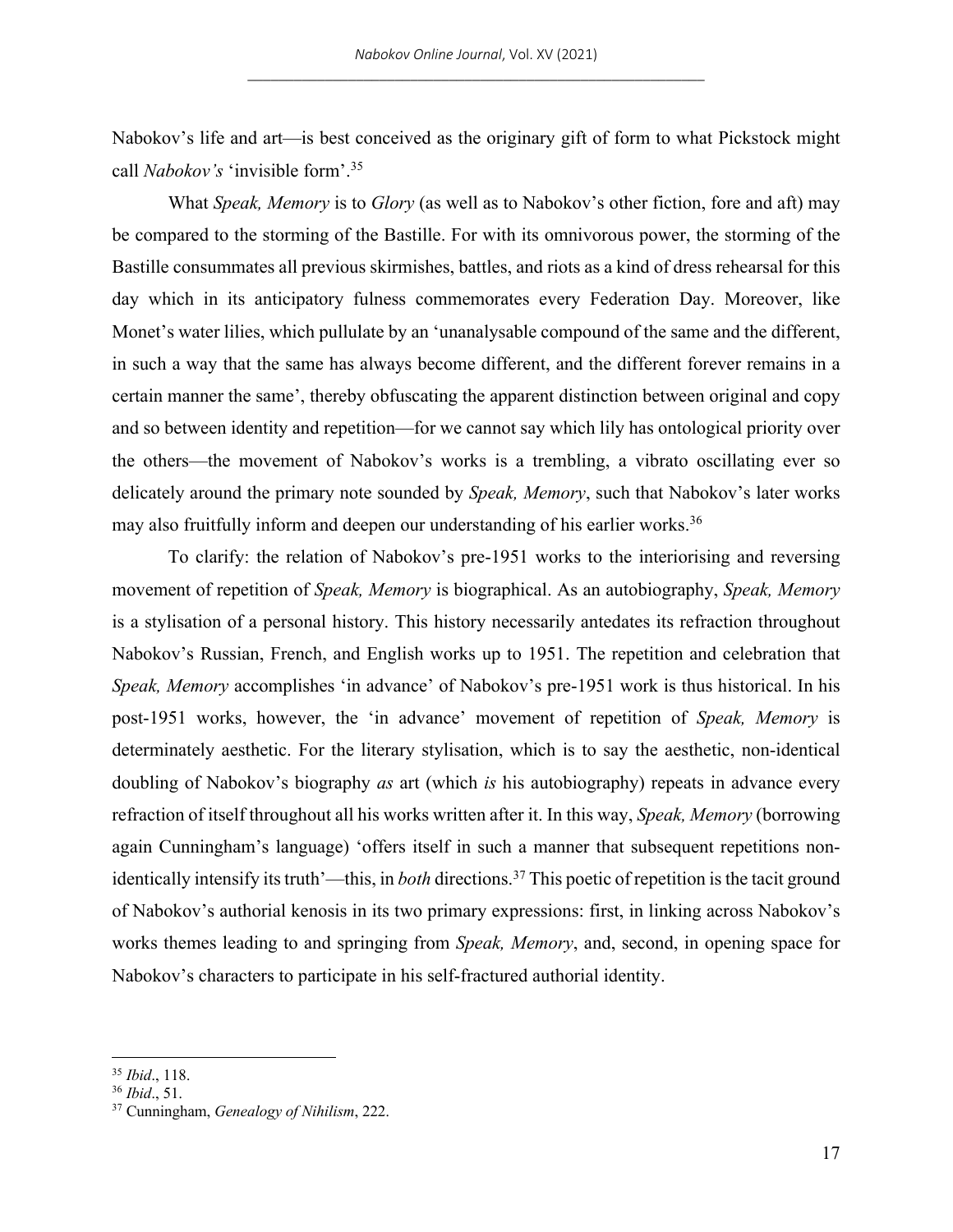#### *Kinbote within Nabokov's Noosphere*

What is perhaps the most significant indicator of Kinbote's location in Nabokov's 'noosphere' is the sense of providence that motivates his suicidal fantasies. There is something of the transmogrifying signature about it. Indeed, the recurring theatrical language that naturally accompanies most every evocation of providence throughout *The Gift*, *Bend Sinister*, and *Speak, Memory* suggests that Kinbote's apophatic Christian mysticism is intimately related to Nabokov's 'optimysticism' (*RLSK* 138)—this, in spite of Kinbote's positive valuation of the church.

In the first place, Kinbote's rehearsal of the primary motivating factor of his suicidal temptations—providence as compelling evidence of a final 'merging in God' (C493)—is merely the transposition into Christian idiom of Fyodor Godunov-Cherdyntsev's reflections upon the concealed transcendent source of happiness permeating his world:

Where shall I put all these gifts with which the summer morning rewards me—and only me? Save them up for future books? Use them immediately for a practical handbook: *How to Be Happy?* Or getting deeper, to the bottom of things: understand what is concealed behind all this, behind the play, the sparkle, the thick, green greasepaint of the foliage? For there really is something, there is something! And one wants to offer thanks but there is no one to thank. The list of donations already made: 10,000 days—from Person Unknown. (*Gift* 328)

Surely, the same invisible stagehand who left traces in the 'thick, green greasepaint of the foliage' is also responsible for the signs Kinbote sees 'painted on the boulder and notched in the fir trunk' (C 493).

Moreover, a comparison of Fyodor's reflections upon the 'gifts with which the summer morning rewards me' (quoted above) with the preantepenultimate paragraph of Kinbote's note to line 493 as well as Nabokov's own attempts in *Speak, Memory* to trace the distinct design of his life's indelible ink confirms the theory that Kinbote non-identically repeats a central aspect of his Nabokov's mysticism.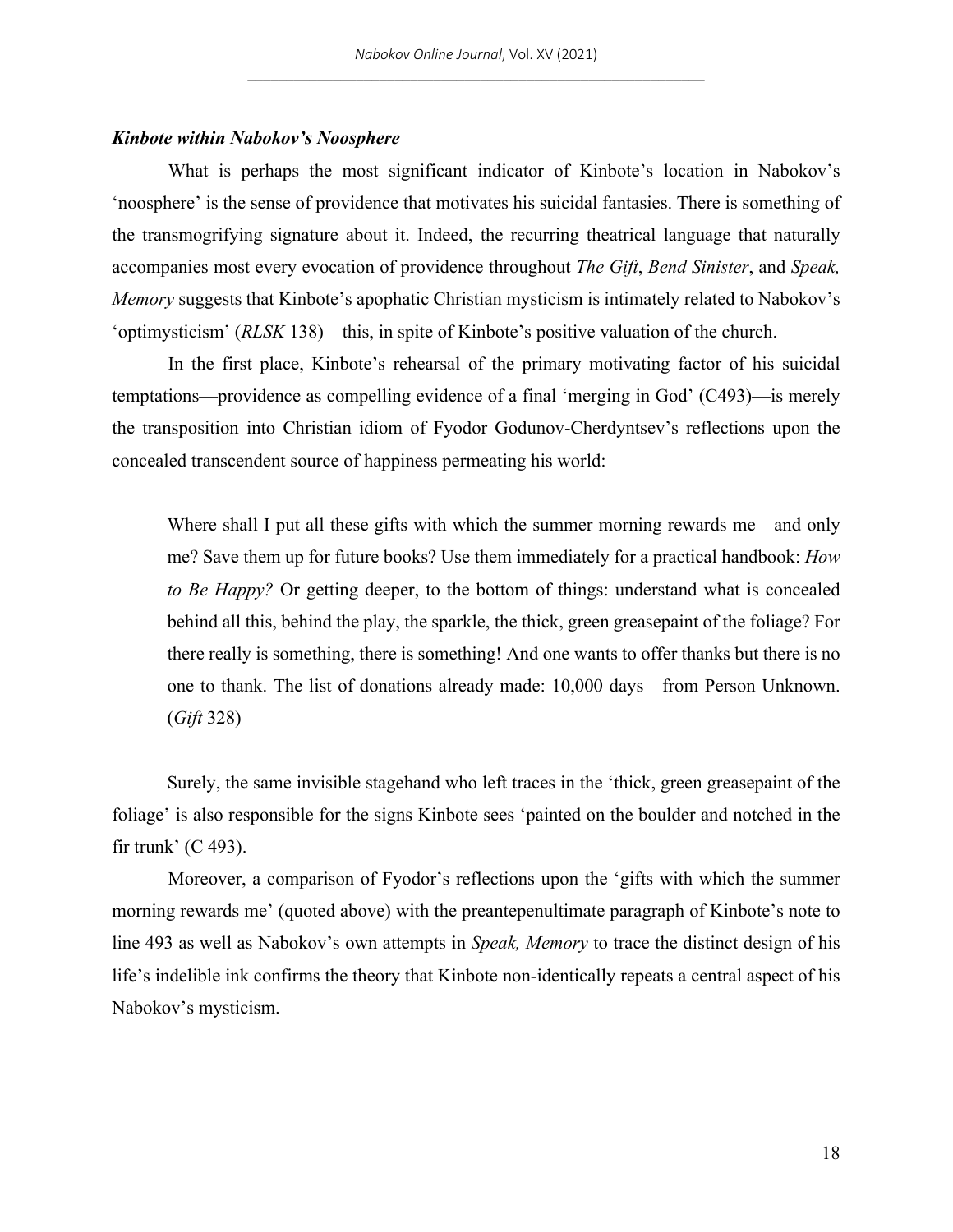When the soul adores Him Who guides it through mortal life, when it distinguishes His sign at every turn of the trial, painted on the boulder and notched in the fir trunk, when every page in the book of one's personal fate bears His watermark . . . (C493)

Neither in environment nor in heredity can I find the exact instrument that fashioned me, the anonymous roller that pressed upon my life a certain intricate watermark whose unique design becomes visible when the lamp of art is made to shine through life's foolscap. (*SM* 374)

Aspects of the latter passage from *Speak, Memory* are mirrored throughout the selections from *Pale Fire* and *The Gift* (quoted above). In *Speak, Memory*, Nabokov merges the terms of literature and theology (in this case, the *imago Dei*) in the meticulously worded pun, 'life's *foolscap*' (emphasis added), a brand of writing paper with a watermark depicting a fool in a cap. In *Pale Fire*, Kinbote note only scours the environment around him to discern signs of his creator, but he, too, uses literature, particularly the question of how a character might peer beyond the book that binds him, as an analogy for considering the twin abysses that form the edge of human life.

What is more, Kinbote's veritable repetition of Nabokov's 'watermark', which each deploys to evoke something like the *imago Dei*, further solidifies Nabokov's identity as Kinbote's metafictional creator-god, and thus to Nabokov's metaliterary presence to Kinbote as a 'pale light in the dimness of bodily life' (C549). In addition to furthering the Dionysian subtext I have noted in Kinbote's meditations upon providence and his burning desire to merge in God, this correspondence enriches our understanding of *Pale Fire*'s many mirrors, suggesting that Kinbote (if not also every character throughout the novel) should be understood as a kind of 'mirror . . . of the primary light . . . the entrusted radiance', in the Areopagite's phrase, of the evasive and everreceding internal author.38

Nabokov's 'anonymous roller' also recurs in Fyodor's 'Person Unknown' and Kinbote's God. It should be observed, however, that Nabokov's 'anonymous roller' is not 'anonymous' in the sense of being 'inexistent, or indifferent', but rather 'unnameable', as Leland de la Durantaye

<sup>38</sup> Pseudo-Dionysius, *Heavenly Hierarchy*, 3.2.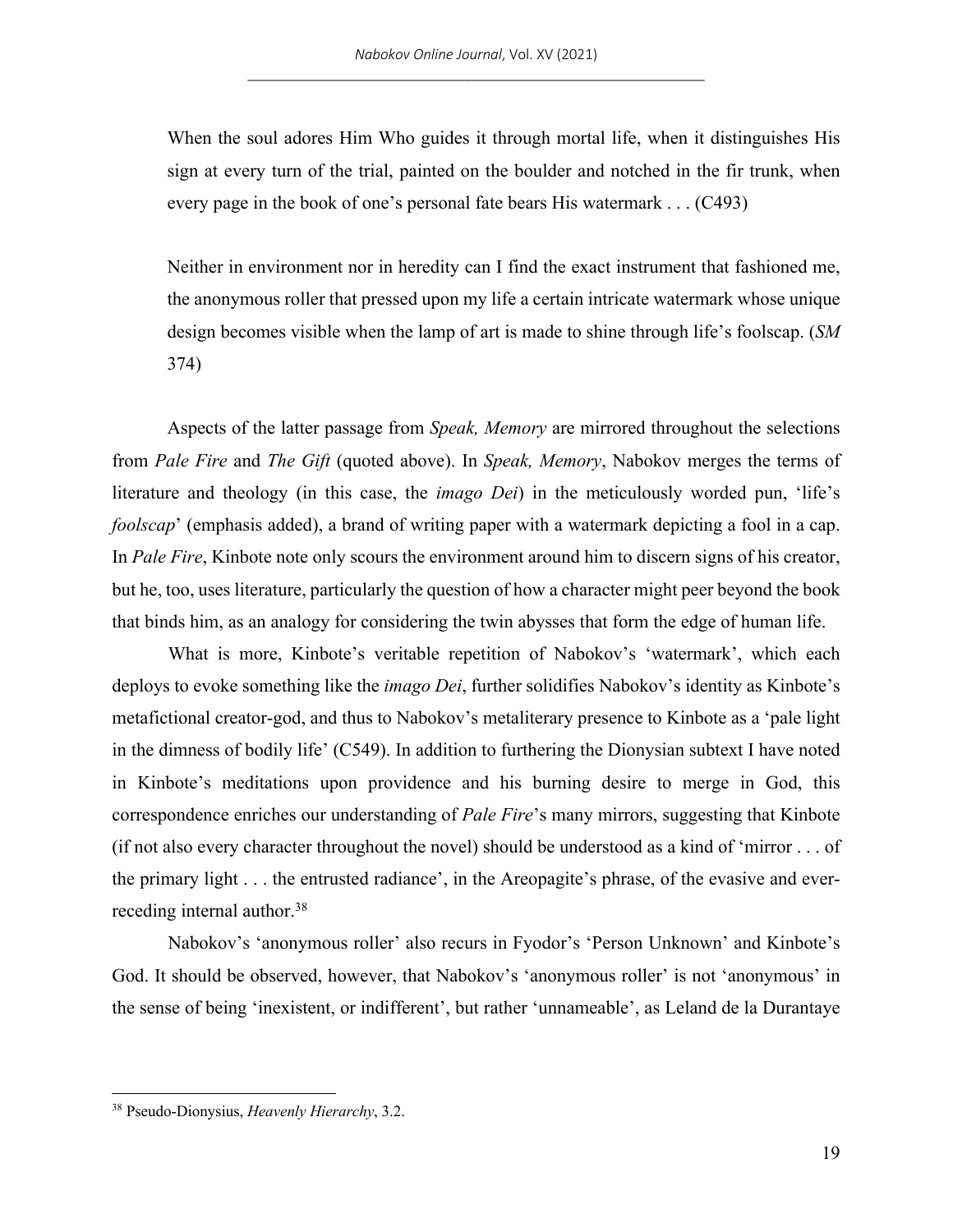aptly observes.<sup>39</sup> Thus, while Fyodor confesses to having found 'no one to thank' in spite of his desire to 'offer thanks', Fyodor's invocation of one 'Person Unknown' must not be misconstrued as admitting inexistence or non-reality. For to infer absence from the apparent affirmation of absence ('there is no one to thank') betrays the same kind of prison-barred reasoning typical of Alexander Yakovlevich Chernyshevski's death-bed assertion:

'What nonsense. Of course there is nothing afterwards.' He sighed, listened to the trickling and drumming outside the window and repeated with extreme distinctness: 'There is nothing. It is as clear as the fact that it is raining.' And meanwhile outside the spring sun was playing on the roof tiles, the sky was dreamy and cloudless, the tenant upstairs was watering the flowers on the edge of her balcony, and the water trickled down with a drumming sound. (*Gift* 312)

'Person Unknown' rather bespeaks a poetic of divine predication comparable to the nameless one whom a prophet, or perhaps a madman—perhaps both—named with no name upon an altar, and whose name is as lost to us as the author who inscribed it: *agnostos theos*, the unknown God and its author (Acts 17.23). It is poetically indistinguishable from the one whom Gregory of Nyssa (*c*.335–*c*.395) lauds without having ever found: 'But I did not find him. I was calling him by name, as far as I was able to discover names for the Nameless, but there was no name whose sense could attain the one I was seeking.<sup>'40</sup> Read in this light, Fyodor's having found 'no one to thank' suggests that 'Person Unknown' denotes a transcendent cause radically in-andbeyond phenomenal nature, one which is best conceived under the rubric of Nicholas of Cusa's (1401–1464) *non-aliud* ('not another thing') principle, which affirms a relationship in which, according to Rowan Williams, 'the finite expresses the infinite in its finite forms', such that an altar names not absence, but the presence of a mystery.<sup>41</sup>

<sup>39</sup> Leland de la Durantaye, 'The True Purpose of Autobiography, or the Fate of Vladimir Nabokov's *Speak, Memory*', in Maria Dibattista and Emily O. Wittman (eds.), *The Cambridge Companion to Autobiography*, 165–79 (Cambridge: Cambridge University Press, 2014), 172.

<sup>40</sup> Gregory of Nyssa, *Homilies on the Song of Songs* 6, trans. and ed. Richard A. Norris, Jr. (Atlanta, GA: Society of Biblical Literature, 2012), 193.

<sup>41</sup> Rowan Williams, *Christ, the Heart of Creation* (London: Bloomsbury Continuum, 2018), 251.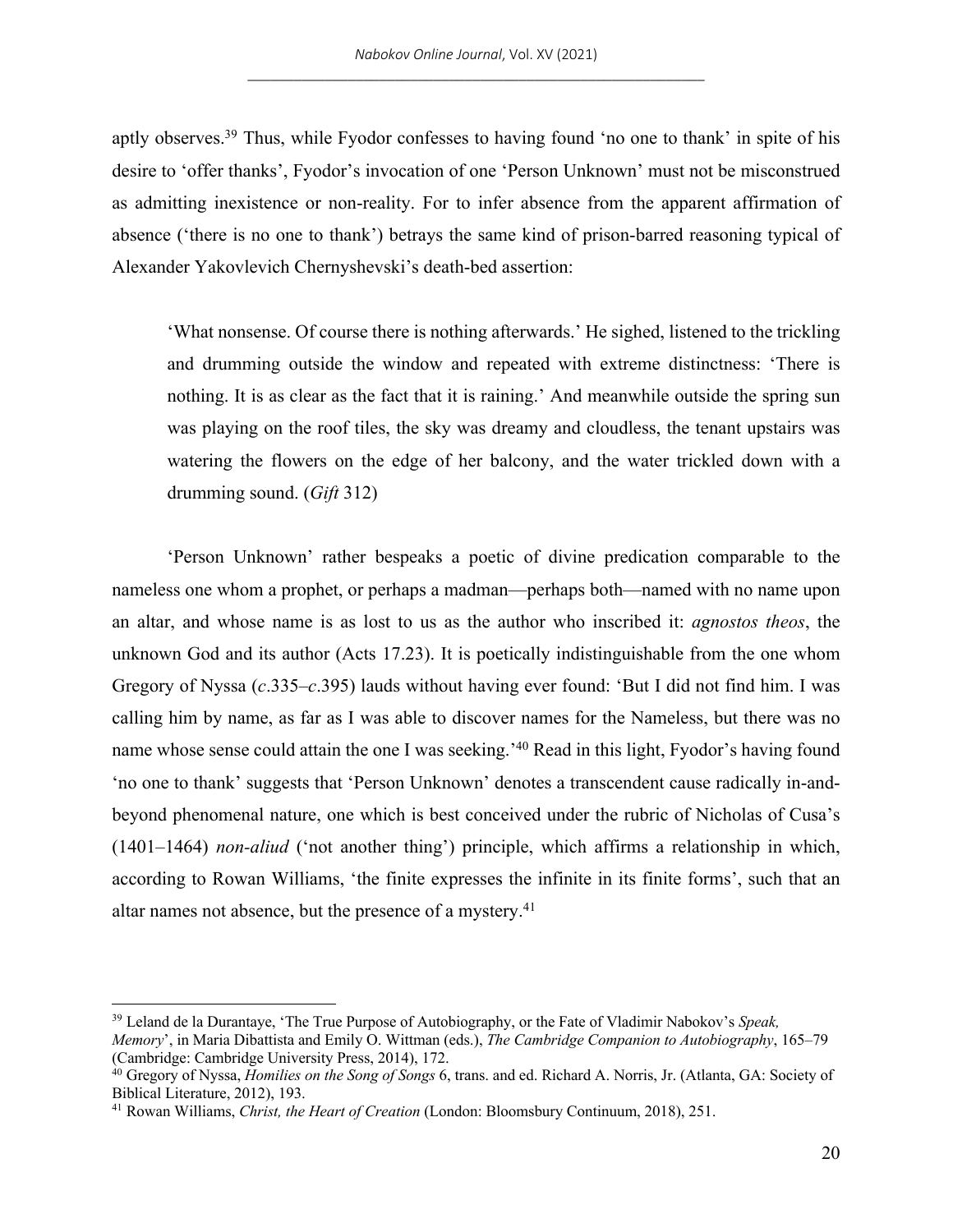Recalling again Kinbote's subtextual conversation with Chesterton, observe that each of the quoted passages from *Speak, Memory*, *The Gift*, and *Pale Fire* are reminiscent of that inimitable chapter of Chesterton's *Orthodoxy*, 'The Ethics of Elfland', wherein Chesterton writes:

Now, the fairy-tale philosopher is glad that the leaf is green precisely because it might have been scarlet. He feels as if it had turned green an instant before he looked at it . . . He feels that something has been *done*. 42

What is more, that Fyodor finds not no one to thank, but a title, a signature, and so a trace, recalls the poetic analogy Chesterton identifies between the origins of the cosmos and the origins of the work of art, both of which Chesterton calls 'conjuring trick[s]':

[First,] the thing [the creation of the cosmos] is magic, true or false. Second, I came to feel as if magic must have a meaning, and meaning must have someone to mean it. There was something personal in the world, as in a work of art; whatever it meant it meant violently.<sup>43</sup>

Nabokov shares Chesterton's conviction that an analogy exists between the creation of the world and the creation of the work of art. Nabokov even asserts that his art, and its deceptive aspect especially, is an act of (messianic) divine mimesis: 'I loved doing simple tricks—turning water into wine, that kind of thing; but I think I'm in good company because all art is deception and so is nature' (*SO* 10).44

Moreover, the theatricality of Chesterton's language, its associations with magic and the haunting suspicion it effects—something has been done and someone has done it—recurs as Fyodor contemplates 'the thick, green greasepaint of the foliage' (*Gift* 328), as Kinbote meditates upon the 'paint[] on the boulder and notched in the fir trunk' (C493), and in the 'certain intricate watermark' pressed upon Nabokov by an 'anonymous roller' (*SM* 374). In each of these instances, the result is happiness and mania, which together elicit a kind of vertigo. Such self-conscious theatricality, the vertigo accompanying the feeling that one has been cast as both audience and player in a world perpetually refashioned, is quintessential to Nabokov's metafiction and

<sup>42</sup> G. K. Chesterton, *Orthodoxy* (New York: Barnes & Noble, 2007), 49–50.

<sup>43</sup> *Ibid*., 56.

<sup>44</sup> 'All artists do, then, in a sense is realise the first artist—nature—which is itself the realisation of God's artistic intention', Cunningham, *Genealogy of Nihilism*, 202.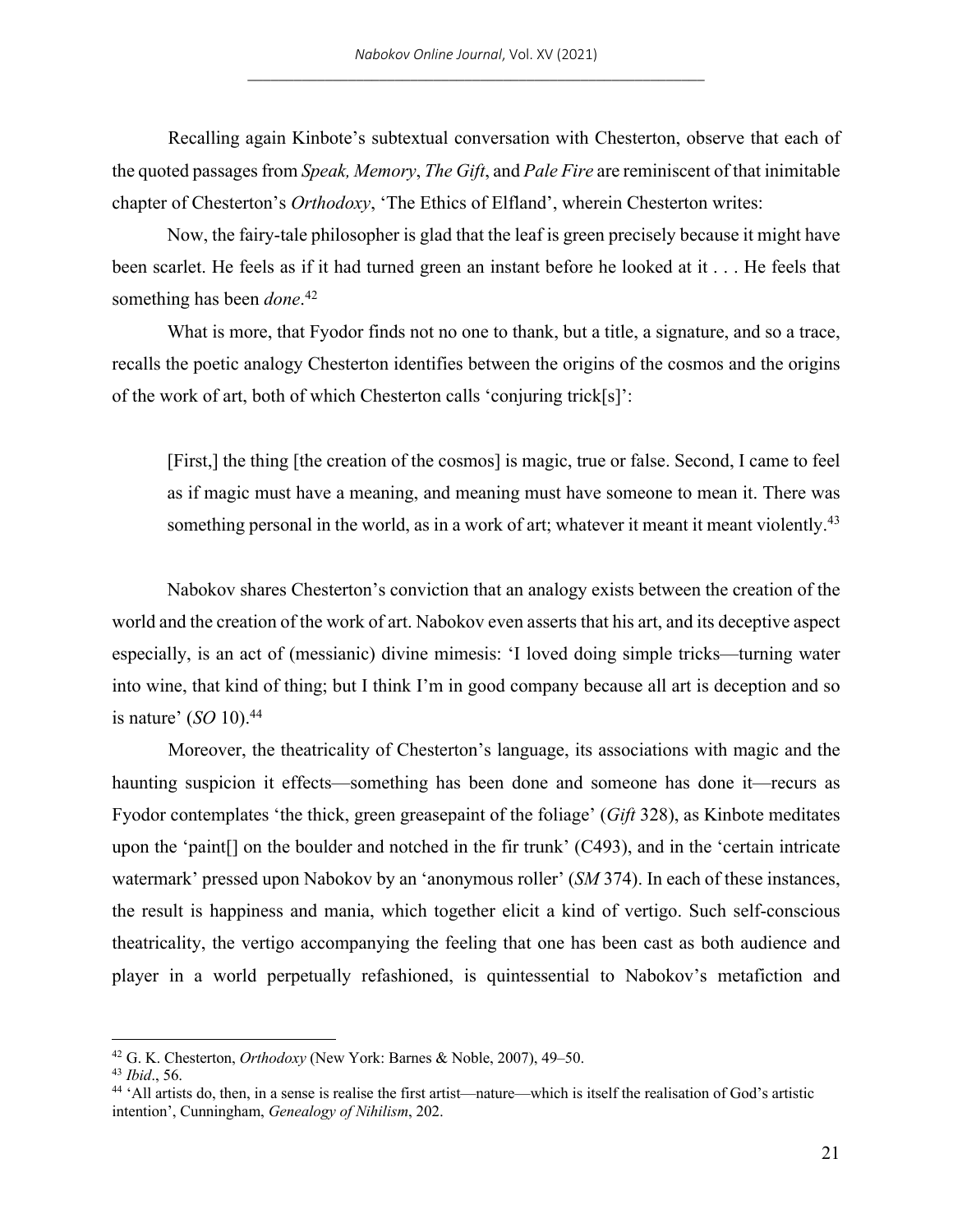metaphysics, and betrays the fundamental analogy that Nabokov seeks to express between the terms of art and life, which Georges Canguilhem, speaking for himself, expresses thus:

Consciously or not, the idea that man has of his poetic power corresponds to the idea he has about the creation of the world and to the solution he gives to the problem of the radical origin of things. If the notion of creation is equivocal, ontological and aesthetic, it is neither by chance or confusion. As soon as man begins to find the world eccentric, off the hinges, or disturbing, as soon as he wonders: 'How are these things possible?', as soon as he confronts what is given to him to perceive according to what he could conceive, that is to say give birth, he simultaneously gives birth to two problems, that of the creation [of the world] and that of his creations.<sup>45</sup>

Many of Nabokov's characters, not least his written self in *Speak, Memory*, share Kinbote's belief that a 'diabolical force urged us to seek a secret design in the abracadabra', (C347)—Shade's '[s]ome kind of link-and-bobolink, some kind / Of correlated pattern in the game' (P812–13).46 Recall Krug's suspicions that,

among the producers or stagehands responsible for the setting there has been . . . it is hard to express it . . . a nameless, mysterious genius who took advantage of the dream to convey his own peculiar code message which [...] links him up somehow with an unfathomable mode of being, perhaps terrible, perhaps blissful, perhaps neither, a kind of transcendental madness which lurks behind the corner of consciousness and which cannot be defined more accurately than this. (*BS* 218–19)

<sup>45</sup> *«Consciemment ou non, l'idée que l'homme se fait de son pouvoir poétique répond à l'idée qu'il se fait de la création du monde et à la solution qu'il donne au problème de l'origine radicale des choses. Si la notion de création est équivoque, ontologique et esthétique, elle ne l'est ni par hasard, ni par confusion. Dès que l'homme se met à trouver le monde excentrique, hors des gonds, ou inquiétant, dès qu'il se demande: «Comment ces choses sont-elles possibles ? », dès qu'il confronte ce qu'il lui est donné de percevoir à ce qu'il pourrait lui-même concevoir, c'est-àdire enfanter, il donne naissance simultanément à deux problèmes, celui de la création et celui de ses créations»*, Georges Canguilhem, 'Réflexions sur la création artistique selon Alain', *Revue de Métaphysique et de Morale* 57, no. 2 (Avril–Juin 1952): 171–86, 171.

<sup>&</sup>lt;sup>46</sup> While the *OED* notes no support for these hypotheses, various folk etymologies trace 'abracadabra' to Hebrew and Aramaic roots, bearing the meaning, 'I create as I speak'—the 'Let there be . . .' of the Bible's first page.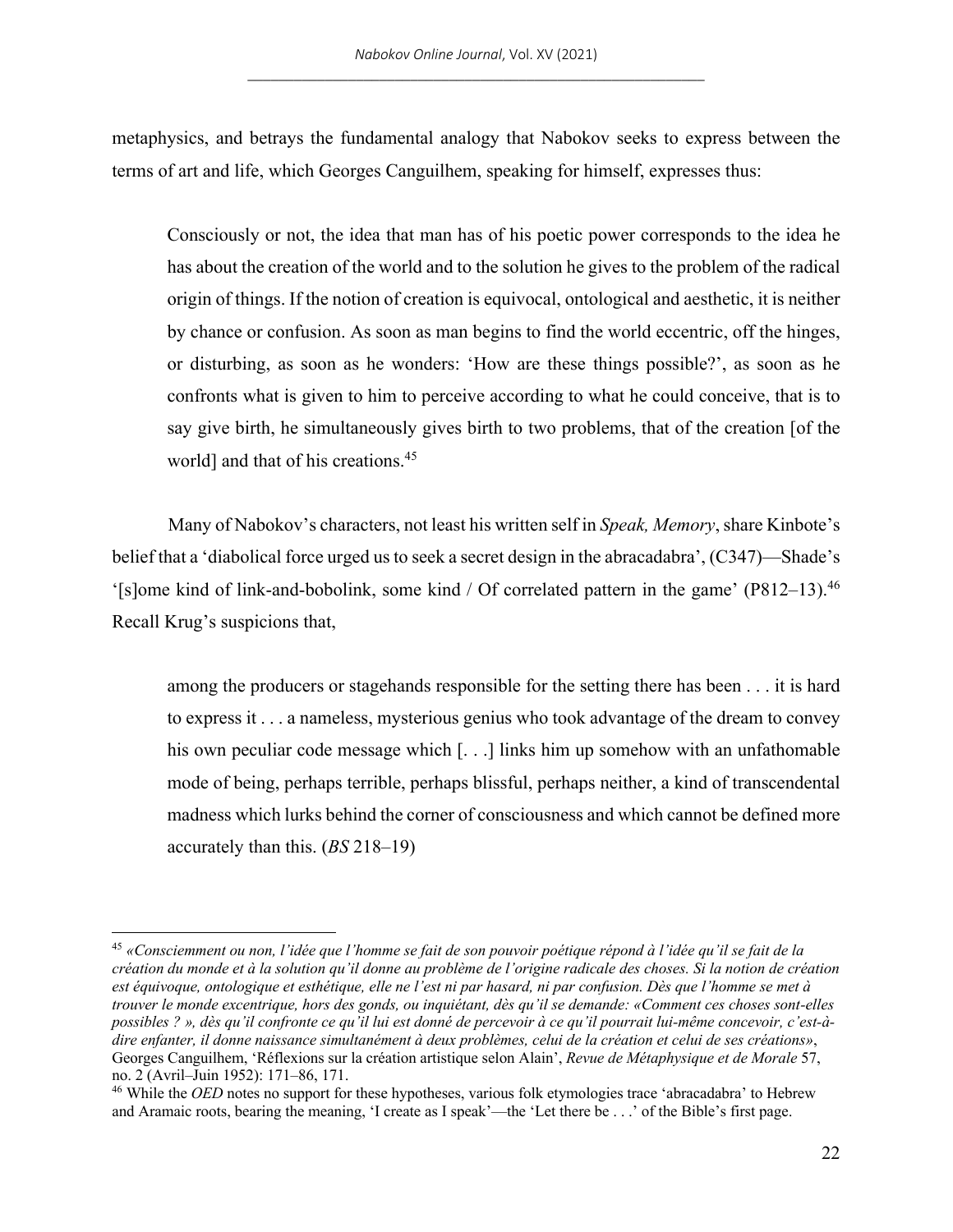By comparison, whereas the theatricality of Fyodor's world evokes happiness, for Kinbote it elicits manic, ecstatic, and grotesque desire for and trust in God, a trust he shares with the saintly Krug. This trust, or perhaps the moment of revelation that elicits this trust, Nabokov calls 'cosmic synchronization' (*SM* 544) and is an experience Nabokov shares with Krug and Kinbote.<sup>47</sup>

This is *ecstasy*, and behind the *ecstasy* is something else, which is *hard to explain* [see above, *BS* 218–19]. It is like a momentary vacuum into which rushes all that I love. A sense of oneness with sun and stone. A thrill of gratitude to whom it may concern—the contrapuntal genius of human fate or to tender ghosts humoring a lucky mortal . . . Something impels me to measure the consciousness of my love against such unimaginable an incalculable things as the behavior of nebulae (whose very remoteness seems a form of insanity), the dreadful pitfalls of eternity, *the unknowledgeable beyond the unknown*, the helplessness, the cold, the sickening involutions and interpenetrations of space and time. . . When that *slow-motion*, silent explosion of love takes place in me, unfolding its melting fringes and overwhelming me with the sense of something much vaster, much more enduring and powerful than the accumulation of matter or energy in any imaginable cosmos, then my mind cannot but pinch itself to see if it is really awake. (*SM* 479, 614, emphasis added)

All he felt was a *slow sinking*, a concentration of darkness and tenderness, *a gradual growth of sweet warmth* . . . Krug continued to seek into the heart-rending softness, into the black dazzling depths of a belated but—never mind—*eternal caress*. (*BS* 350–51, emphasis added)

Ecstatically one forefeels the vastness of the *Divine Embrace* enfolding one's liberated spirit, the *warm bath of physical dissolution*, the *universal unknown engulfing the minuscule unknown* that had been the only real part of one's temporary personality. (C493, emphasis added)

<sup>&</sup>lt;sup>47</sup> For a brief analysis of the eschatological or otherworldly aspect of cosmic synchronisation, see Erik Eklund, "A green lane in Paradise": Eschatology and Theurgy in *Lolita*', *Nabokov Studies* 17 (2020–2021): 35–60, 39–40.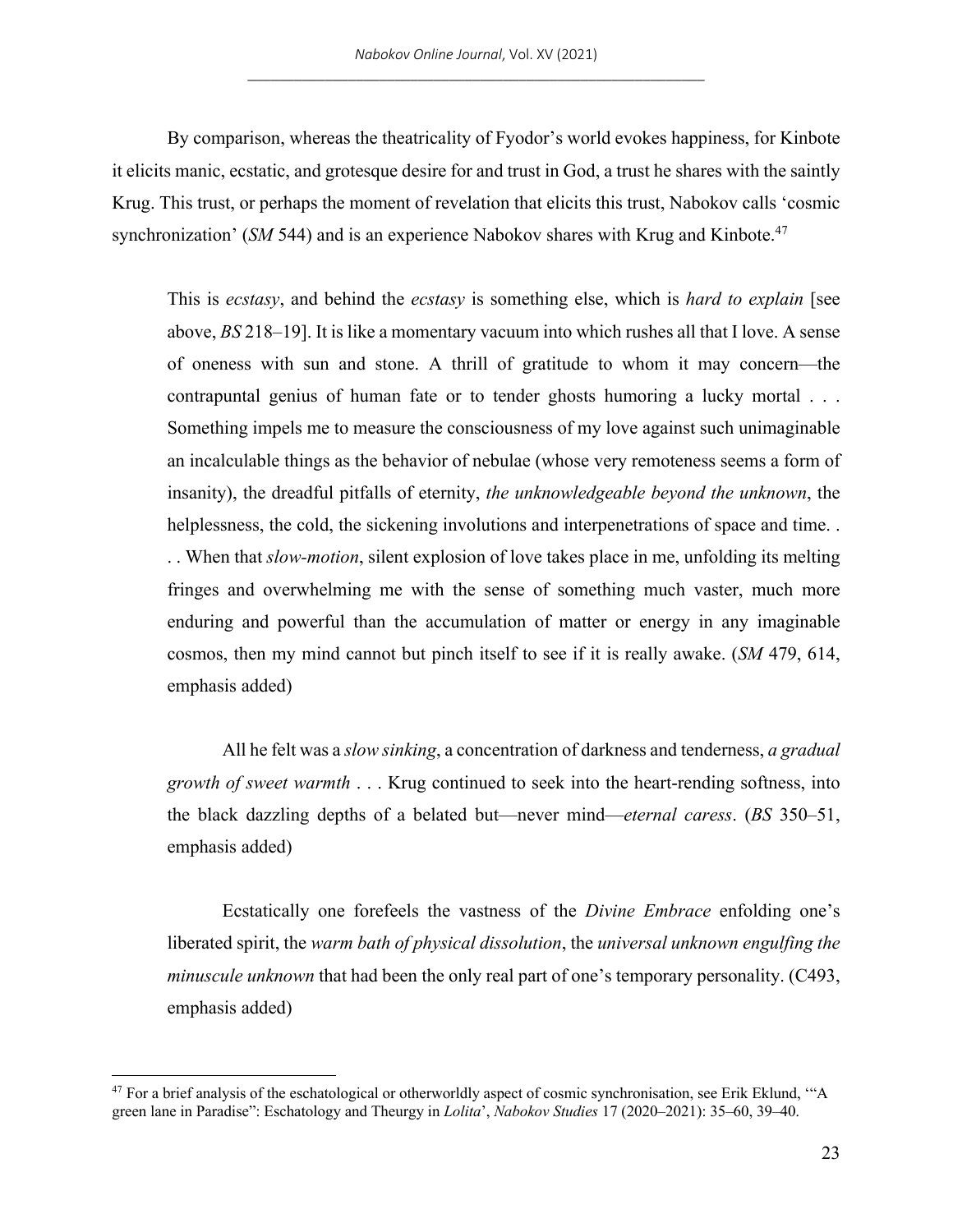Though intimated at best, and in spite of the cruelty throughout so many of his novels and stories, participation in a transcendent beneficence remains the unquenchable hope of Nabokov's most loved and, as they so often are, pitiable characters.

We should reconsider, therefore, whether this theological apophenia or natural religion which Nabokov shares with Fyodor, Krug, and Kinbote is all that manic. Surely, the behaviour it elicits seems manic, but, more often than not, the conclusions arrived at by Fyodor, Krug, and Kinbote tend towards the truth, even if they are considered untenable according to what phenomenal reality may be said to afford. For as Kinbote aptly observes to Shade,

with no Providence the soul must rely on the dusk of its husk, on the experience gathered in the course of corporeal confinement, and cling childishly to small-town principles, local by-laws and a personality consisting mainly of the shadows of its own prison bars. (C549)

Fated to the panopticon of time and space, our intimations of transcendence are confined to what nature affords; and whether through microscope or telescope, Nabokov remains convinced that no 'science' will pierce 'the mystery': 'the situation remains as hopeless as ever. We shall never know the origin of life, or the meaning of life, or the nature of space and time, or the nature of nature, or the nature of thought' (*SO* 38). Nabokov and Kinbote converge on this point, particularly as Kinbote repeats one of Nabokov's most recurring images, the prison bars of the finite imagination.

In this regard, it is worthwhile to recall the nameless young boy of 'Signs and Symbols'. His family was exterminated, one-by-one and with few exceptions, by the Bolsheviks and the Nazis. Convinced that everything is a veiled reference to the secret of his being, the world around him is a source of unrelenting torment. With unwavering determination, he seeks from within the mental institution to which he is confined the secret that phenomenal reality conceals. He is drawn to suicide, yet it remains unclear why the act he has so often failed to complete should be called a suicide as opposed to a passion of sorts, which is the very performance and embodiment of *memento mori*. He was prevented from jumping off the building because another patient thought he was learning to fly and stopped him; but, like Kinbote, like Krug, like Nabokov, 'what he really wanted to do was to tear a hole in his world and escape' (*Stories* 599) into 'the universal unknown'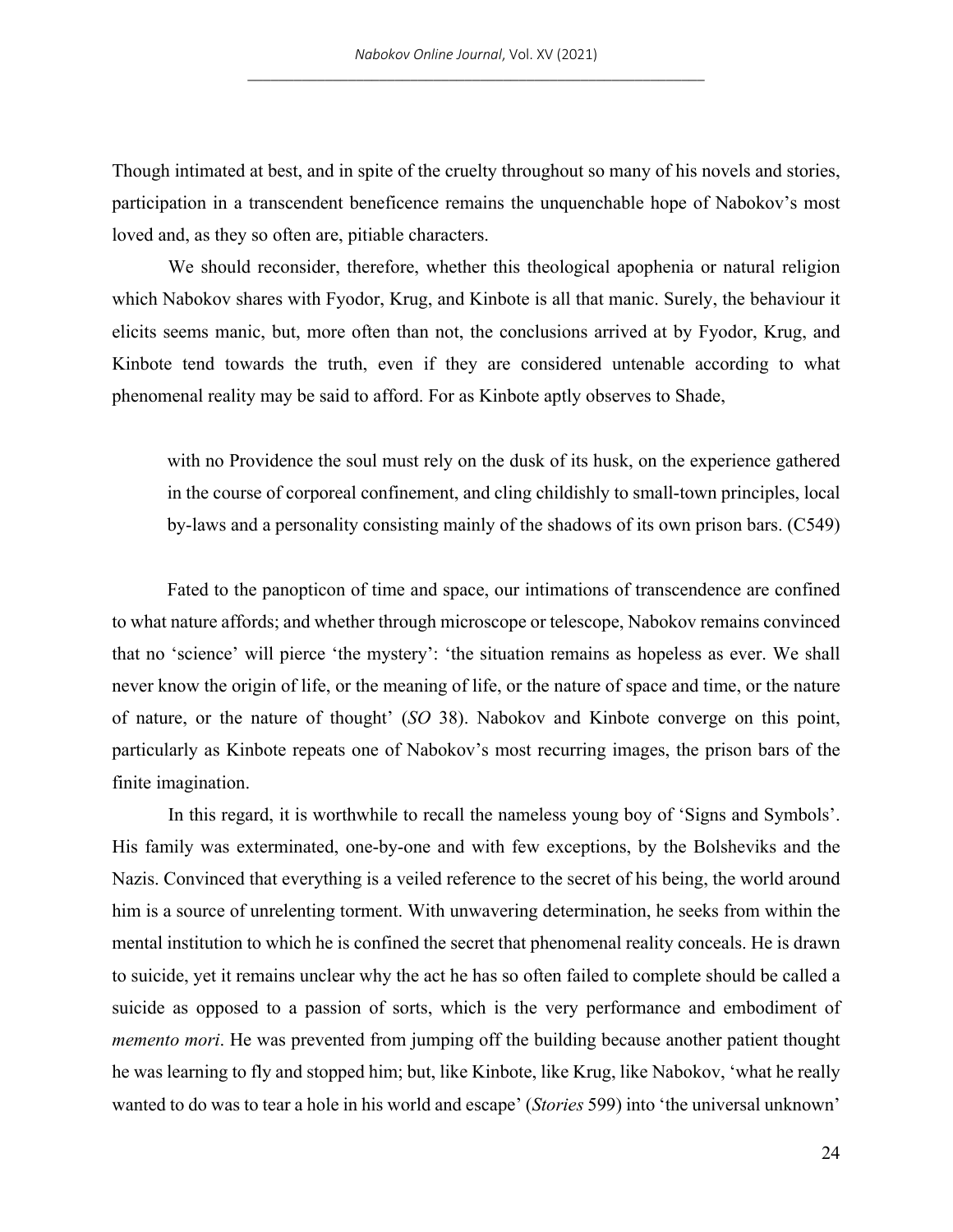(C493); 'an unfathomable mode of being' (*BS* 218); 'the unknowledgeable beyond the unknown' (*SM* 614). Perhaps his mania stems from his having intimated the secret. Perhaps he is insane only by virtue of the incommunicability of the secret—that in spite of the greatest human evil there lurks a transcendental beneficence that Nabokov's ingeminating formative prefix (*un-*) does not finally deny. A shilpit digit protruding from a shrouded hand, Nabokov's *un-* points to the inexhaustible depths of that which stands on the other side of language, on the other side of thought, on the outer edge of the other side, and thus to the ultimate silencing of language, negative or otherwise, before it. For whatever it is, it remains 'hard to express' (*BS* 218): Krug's 'nameless, mysterious genius' (*BS* 218); Fyodor's 'Person Unknown' (*Gift* 328); Nabokov's 'contrapuntal genius of human fate' (*SM* 479); Kinbote's God.

## *THE GIST OF MASKS*

Having surveyed several moments wherein Nabokov suffers an aesthetic 'fracturing of identity' and 'emptying of the self' in the act of writing, it is worthwhile to speak of there existing between Nabokov and his (principal) characters a metapoetic analogy by which his characters reflect, refract, and repeat their author by varying grades and degrees in the mirror of his art.<sup>48</sup> What is more, the sections of *Pale Fire* that have been the focus of this article bear witness to Nabokov's fantastical though nonetheless sober-minded meditations upon several theological themes.

Nevertheless, Kinbote remains other than Nabokov's double. And yet, while he assuredly forms 'a ludicrous parody of Nabokov himself', as Samuel Schuman observes, it is by no means certain that Kinbote 'certainly does not speak for Nabokov', as Schuman elsewhere claims.<sup>49</sup> Indeed, the very preposterousness of Kinbote's parody only conceals a more mysterious and substantial identity between the proud infidel and his idiosyncratic Christian. Nor is it clear, contra Sergei Davydov, that 'Nabokov seems more "optimystic" [*RLSK* 138]' than Kinbote.50 Kinbote is rather quite the 'optimyst'. His apophatic faith, in fact, requires that the shadows of the mind's

<sup>48</sup> Kuzmanovich, 'Notes on Nabokov's Sources', 25.

<sup>49</sup> Samuel Schuman, 'Beautiful Gate: Vladimir Nabokov and Orthodox Iconography', *Religion & Literature* 32, no. 1 (Spring 2000): 47–66, 53; 'Nabokov's God; God's Nabokov', in Michael Rodgers and Susan Elizabeth Sweeney (eds.), *Nabokov and the Question of Morality: Aesthetics, Metaphysics, and the Ethics of Fiction*, 73–85 (New York: Palgrave Macmillan, 2016), 74.

<sup>50</sup> Davydov, 'Faith', 220.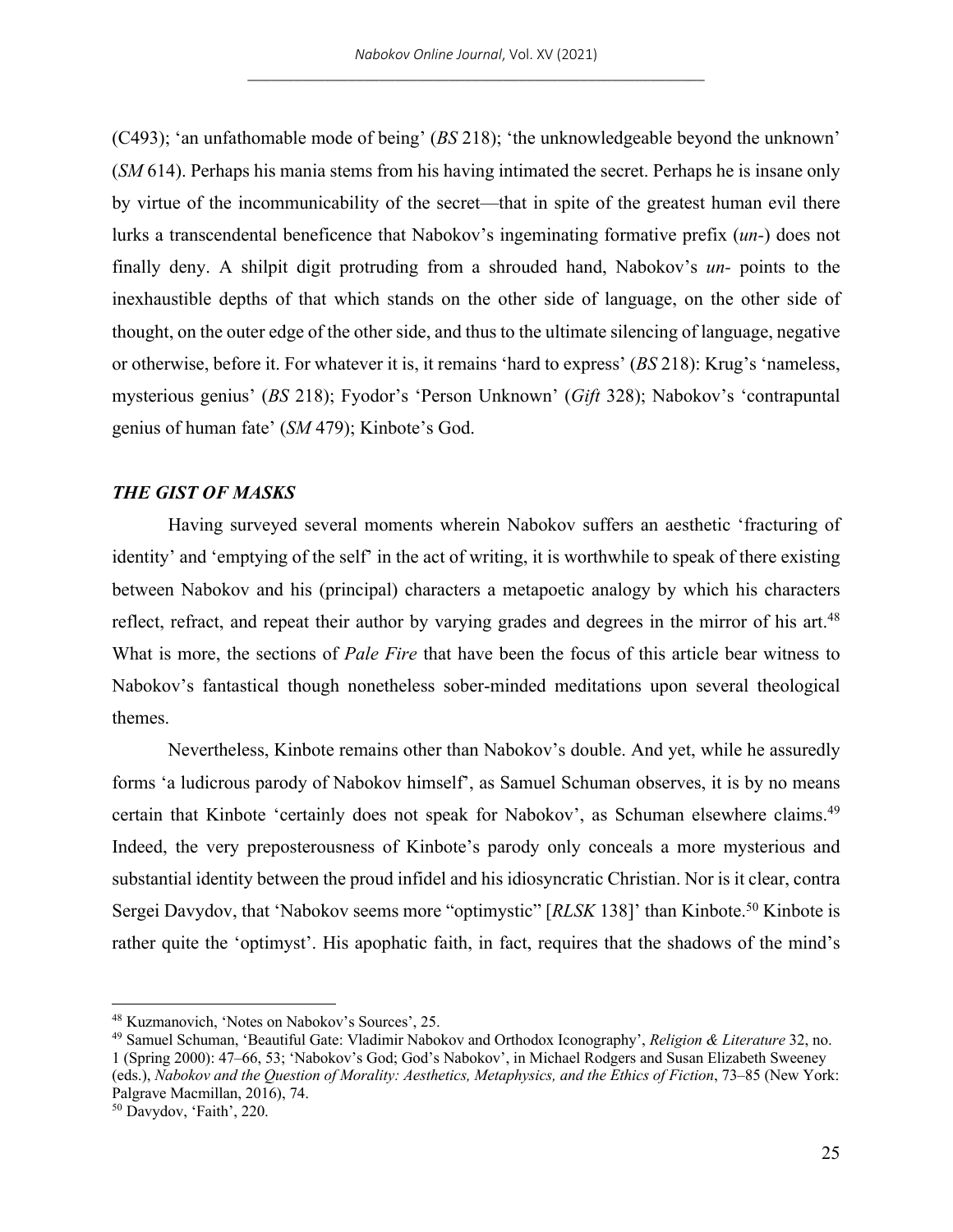prison bars remain ever in sight; for however far the eye extends, if the shadow touches it, it remains on the inner edge of corporeality and must be forcefully denied. Yet Kinbote's is not a purely negative theology, for his denials ('One can know what God is not; one cannot know what He is', C549) underwrite his firm conviction that God's presence to the soul is as a pale fire at first, a pale fire throughout, and 'in the spiral unwinding of things' (*SM* 620) an enrapturing flame of infinite love.

Though neither is this to say that Kinbote is a negative image of his author, that he is Nabokov's opposite. This is insufficiently apophatic. It is not negative enough. We must rather go behind this denial, and deny it, too. For however thoroughgoing his apparent unlikeness to Nabokov remains, when shed of his homosexuality and commitment to *organised* religion, we see that Kinbote is very much like his author. His theology only serves to cloud the art of the analogy. A mask, Kinbote's Christianity and homosexuality allow Nabokov to express his beliefs about humanity's relation to transcendence and the divine in a strikingly straightforward manner while his face remains out of sight.

\* \* \*

By way of a neat conclusion, let me note what seems to me the most delectable example of the stylistic and theological game that Nabokov plays behind Kinbote's mask. Consider the beginning of Kinbote's note to line 549: 'Here indeed is the Gist of the matter. And this, I think, not only the institute (see line 517) but our poet himself missed.' Checking line 517 of Shade's poem ('It [the Institute of Preparation for the Hereafter] missed the gist of the whole thing'), it is clear that Kinbote's capitalised *Gist* is an instance of what René Alladaye calls 'controlled distortion'.<sup>51</sup> In this case, it is an abnormal capitalisation which, by calling attention to itself, invites the reader to ponder its potential significance. Following James Ramey's thesis, that 'Nabokov is unlikely to have been extremely negligent and careless regarding issues of italicization in the Index', it stands to reason that Nabokov 'might have been willing to appear

<sup>51</sup> René Alladaye, *The Darker Shades of* Pale Fire*: An Investigation into a Literary Mystery* (Paris: Michel Houdiard Éditeur, 2013), 142.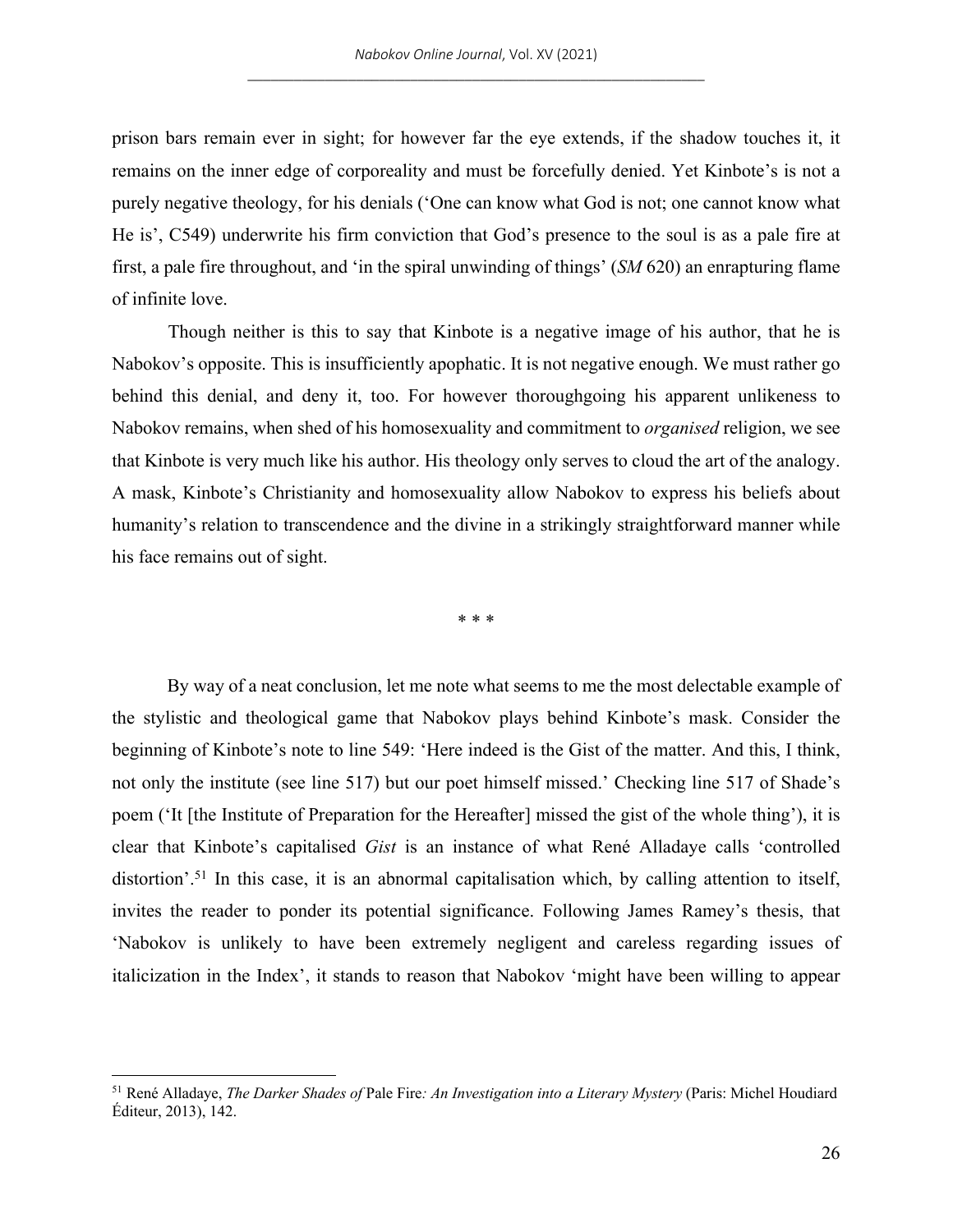sloppy in the service of a higher goal' in this case, as well.<sup>52</sup> Most apparently, Kinbote's capitalised *Gist*, as opposed to Shade's *gist*, reinforces the difference Kinbote seeks to maintain between the numerous gods surveyed at the Institute and the one true God. Yet there is more to this theological retort. For in a moment of exceptional cleverness and quintessentially Nabokovian style, the improperly capitalised *G* forms a covert signal to the latent double pun in the now obsolete meaning of *gist*, which Nabokov, wearing Kinbote's face as a mask, deploys to unify the themes of migratory Lepidoptera, exiled royalty, and the mind's journey to God in a seemingly insignificant piece of American slang. According to the *Oxford English Dictionary*, the now obsolete meaning of *gist* is 'a list of stopping-places or stages in a monarch's progress'. *Here indeed is the Gist of the matter.*

#### *WORKS CITED*

- Alighieri, Dante. *The Divine Comedy: Inferno, Purgatorio, Paradiso*. Translated by Robin Kirkpatrick. London: Penguin, 2012.
- Alladaye, René. *The Darker Shades of Pale Fire: An Investigation into a Literary Mystery*. Paris: Michel Houdiard Éditeur, 2013.
- Aquinas, Thomas. *Summa contra Gentiles*. 5 volumes. Translated and edited by Anton C. Pegis, James F. Anderson, Vernon J. Bourke, Charles J. O'Neil. Notre Dame, IN: Notre Dame University Press, 1975.
	- ———. *Summa Theologica. Complete English Edition in 5 vols*. Translated by the Fathers of the English Dominican Province. Westminster, MD: Christian Classics, 1981.
- Athanasius of Alexandria. *The Life of Antony*. In *The Life of Antony and the Letter to Marcellinus*, translated by Robert C. Gregg, 29–100. Mahwah, NJ: Paulist Press, 1980.
- Barabtarlo, Gennady. 'Nabokov's Trinity (On the Movement of Nabokov's Themes).' In Julian W. Connolly (ed.), *Nabokov and His Fiction: New Perspectives*, 109–38. Cambridge: Cambridge University Press, 1999.
- Bloom, Harold. *The Anxiety of Influence: A Theory of Poetry*. 2nd edition. Oxford: Oxford University Press, 1997.
- Boyd, Brian. *Nabokov's* Pale Fire*: The Magic of Artistic Discovery*. Princeton: Princeton University Press, 1991.
- ———. Vladimir Nabokov: *The American Years*. Princeton: Princeton University Press, 1991.
- ———. Vladimir Nabokov: *The Russian Years*. Princeton: Princeton University Press, 1990.
- Calendar (New Style) Act of 1750. 24 Geo 2, c. 1. London: The Stationery Office. Retrieved from https://www.legislation.gov.uk/apgb/Geo2/24/23/contents.
- Canguilhem, Georges. 'Réflexions sur la création artistique selon Alain.' *Revue de Métaphysique et de Morale* 57, no. 2 (Avril–Juin 1952): 171–86.
- Chesterton, G. K. *Heretics*. Peabody, MA: Hendrickson, 2007.

<sup>52</sup> James Ramey, 'Parasitism and *Pale Fire*'s Camouflage: The King-Bot, the Crown Jewels and the Man in the Brown Macintosh', *Comparative Literature Studies* 41, no. 2 (2004): 185–213, 200.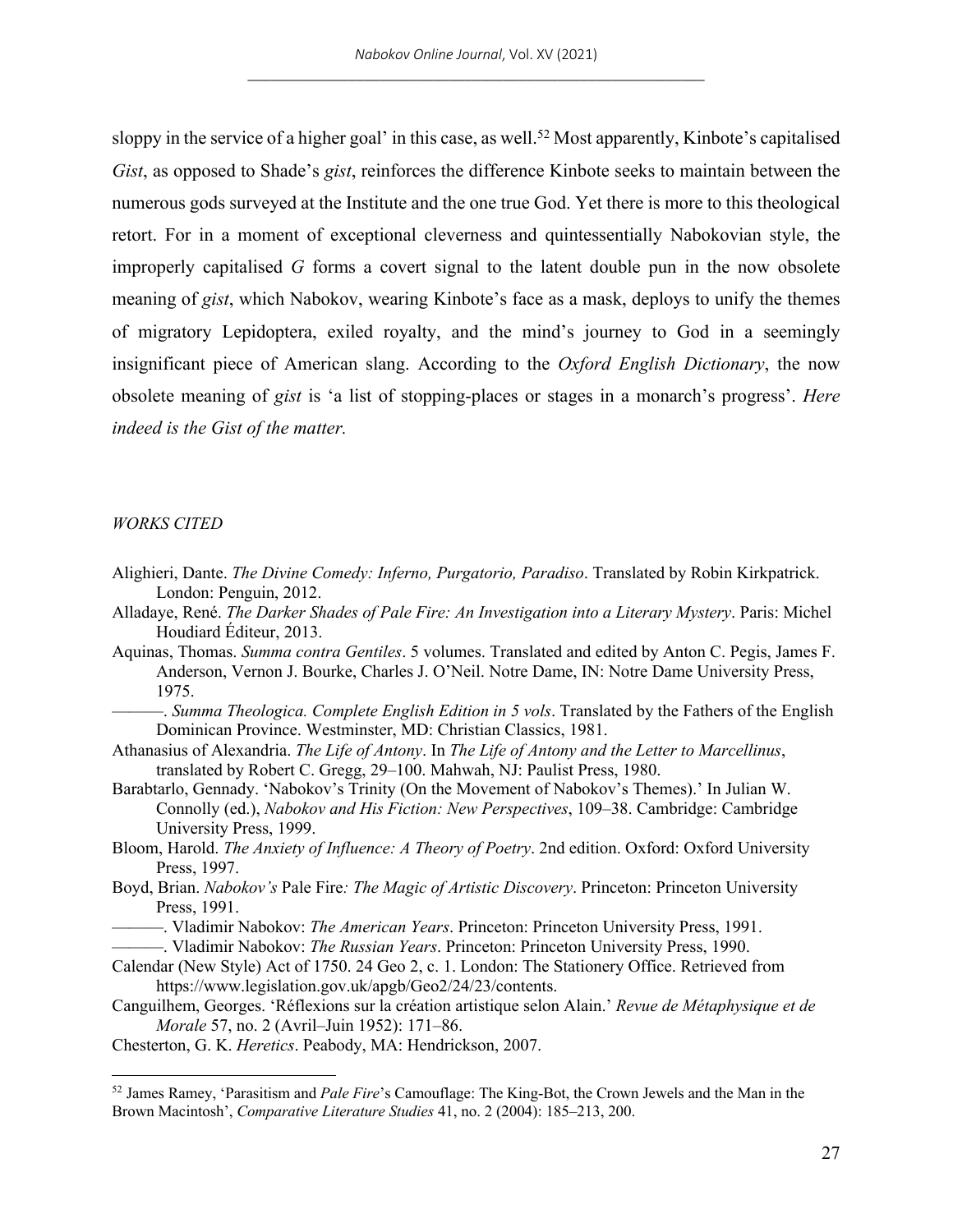———. Orthodoxy. New York: Barnes & Noble, 2007.

- Cunningham, Conor. *Genealogy of Nihilism: Philosophies of Nothing and the Difference of Theology*. London: Routledge, 2002.
- Davydov, Sergei. 'Faith.' In David M. Bethea and Siggy Frank (eds.), *Vladimir Nabokov in Context*, 219– 27. Cambridge: Cambridge University Press, 2018.
- Durantaye, Leland de la. 'The True Purpose of Autobiography, or the Fate of Vladimir Nabokov's Speak, Memory.' In Maria Dibattista and Emily O. Wittman (eds.), *The Cambridge Companion to Autobiography*, 165–79. Cambridge: Cambridge University Press, 2014.
- Deleuze, Gilles. *Difference and Repetition*. Translated by Paul Patton. London: Bloomsbury Academic, 2020.
- Eklund, Erik. "'A green lane in Paradise': Eschatology and Theurgy in *Lolita*." *Nabokov Studies* 17  $(2020-2021)$ : 35-60.
- Flaubert, Gustave. *The Temptation of Saint Anthony*. Translated by Lafcadio Hearn. New York: The Modern Library, 2001.
- Gibian, George and Stephen Jan Parker (eds.). *The Achievements of Vladimir Nabokov: Essays, Studies, Reminiscences, and Stories from the Cornell Nabokov Festival*. Ithaca: Centre for International Studies, Cornell University Press, 1984.
- Gregory of Nyssa. *Homilies on the Song of Songs*. Translated and edited by Richard A. Norris, Jr. Atlanta, GA: Society of Biblical Literature, 2012.
- Kierkegaard, Søren. *Repetition*. In *Repetition and Philosophical Crumbs*, translated by M. G. Piety, 1–81. Oxford: Oxford University Press, 2009.
- Kuzmanovich, Zoran. '"Just as it was, or perhaps a little more perfect": Notes on Nabokov's Sources.' *Nabokov Studies* 7 (2002/2003): 13–32.
- Meyer, Priscilla. *Find What the Sailor Has Hidden: Vladimir Nabokov's 'Pale Fire'.* Middletown, CT: Wesleyan University Press, 1988.
- Milbank, John. 'The Double Glory, Or Paradox Versus Dialectics: On Not Quite Agreeing with Slavoj Žižek.' In Creston Davies (ed.), *The Monstrosity of Christ: Paradox or Dialectic?*, 110–233. Cambridge, MA: MIT Press, 2009.
	- ———. 'The Sublime in Kierkegaard.' *Heythrop Journal* 37 (1996): 298–321.
	- ———. *The Word Made Strange: Theology, Language, Culture*. Oxford: Blackwell, 1997.
- Nabokov, Vladimir. BS=Bend Sinister. In Novels and Memoirs 1941–1951, edited by Brian Boyd, 161– 358. New York: The Library of America, [1947] 1996.
	- ———. *Gift*=*The Gift*. Translated by Michael Scammell in collaboration with the author. New York: Vintage International, [1963] 1991.
	- ———. *Glory*=*Glory*. Translated by Dmitri Nabokov in collaboration with the author. New York: Vintage International, 1991.
- ———. PF=*Pale Fire*. In *Novels 1955–1962*, edited by Brian Boyd, 437–667. New York: The Library of America, [1962] 1996.
	- ———. RLSK=*The Real Life of Sebastian Knigh*t. In *Novels and Memoirs 1941–1951*, edited by Brian Boyd, 1–160. New York: The Library of America, [1941] 1996.
- ———. SM=*Speak, Memory: An Autobiography Revisited*. In Novels and Memoirs 1941–1951, edited by Brian Boyd, 359–635. New York: The Library of America, [1951] 1996.

———. SO=Strong Opinions. London: Penguin, 2011.

- ———. *Stories*=*The Stories of Vladimir Nabokov*. Edited by Dmitri Nabokov. New York: Vintage, 2008.
- Origen of Alexandria. *On First Principles*. 2 vols. Translated and edited by John Behr. Oxford: Oxford University Press, 2017.
- Péguy, Charles. Clio: *Dialogue de l'Histoire et de l'Âme Païenne*. 33rd edition. Paris: Les Éditions de la Nouvelle Revue Française, 1917.
- Pickstock, Catherine. *After Writing: On the Liturgical Consummation of Philosophy*. Oxford: Blackwell, 1998.